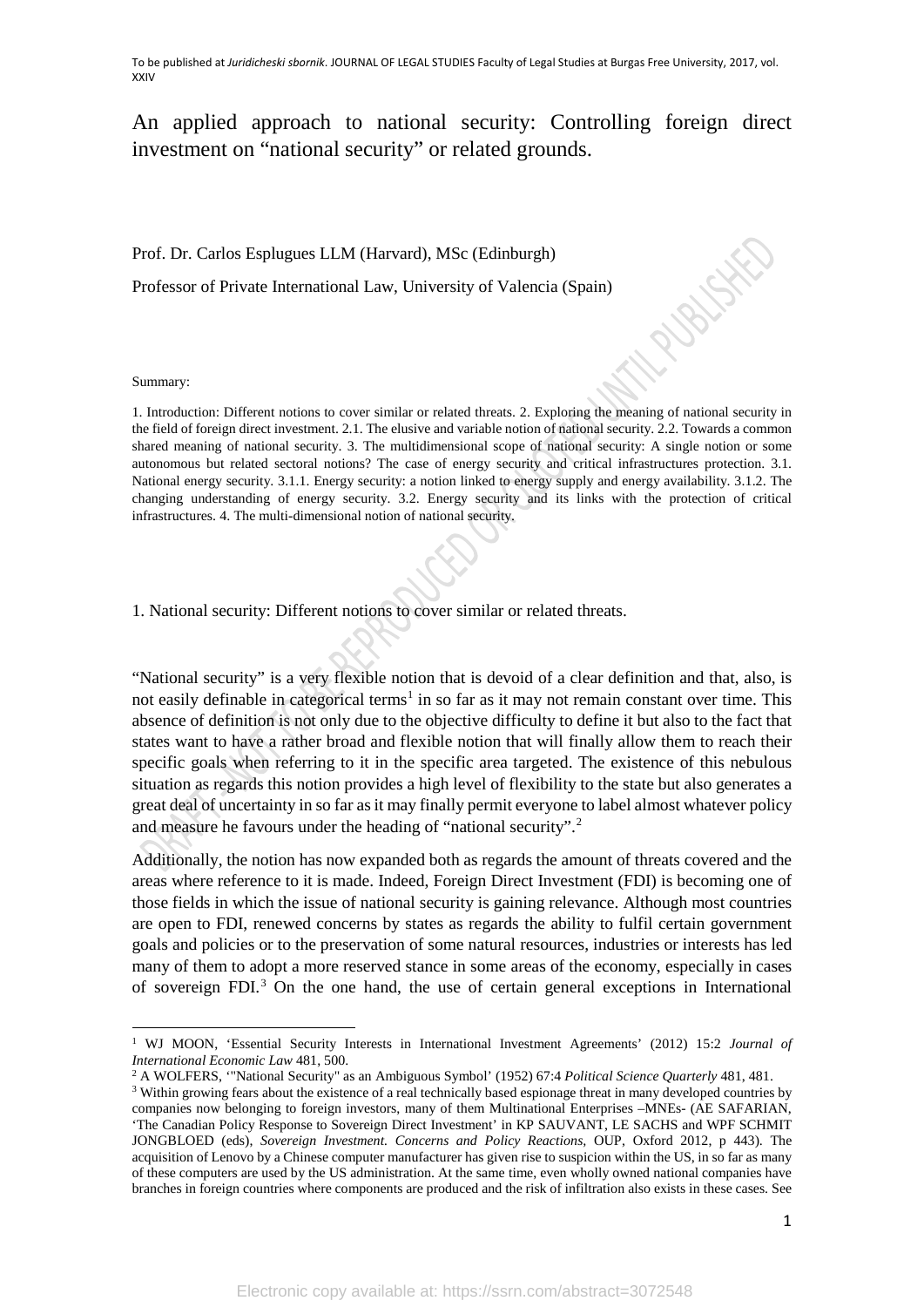Investment Agreements (IIAS) has grown steadily. Also mechanisms of screening FDI projects by governments on "national security" grounds, mainly those focussed on Mergers and Acquisitions (M&As), have been designed in certain developed and emerging economies and some market access rules have been implemented too.

In addition to the idea of national security, other different notions aimed to apparently cover a similar reality –the protection of the host state against some kinds of threats caused by certain FDI- are also used when facing non-welcomed FDI: national "essential security interests" or "public policy" are two of them. All these terms constitute elastic and highly contextual concepts that can be understood in different ways depending on diverse factors: the perception of the threat, the set of values to be protected or the means through which these values can be protected are some of them.<sup>[4](#page-1-0)</sup> This is also referable to the notion of national security, a term to which many of the other notions mentioned by national legislations and IIAs are finally linked.<sup>[5](#page-1-1)</sup>

Usually, all these terms cover a similar reality or, at least, somehow similar reality: the goal is the protection of the essential interests of the host state against some kinds of threats. But this is done through the use of notions which are different in their wording and origin and without clearly describing in any case what particular interests are to be defended under every heading and from what kind of threats the host state should be protected. "National security", national "essential security interests", "public policy" and related terms can mean different things to different people in different moments. And because of this intrinsic relativity they can also serve a range of different purposes. Moreover, they may be open to somehow different understandings in domestic and international cases.<sup>[6](#page-1-2)</sup>

"National security", national "essential security interests" and related terms broadly refer to ideas about the integrity and power of the state itself as an institutional apparatus.<sup>[7](#page-1-3)</sup> Their traditional understanding, especially that of national security, has been linked to the safety and protection of the people and institutions of a country from military threats, terrorism or espionage. But all of them constitute evolving notions that develop at the same time that society does and that, consequently, now also relate to cyber espionage, and risks linked to the political, financial or economic system of a country, to its socio-cultural basis, to its essential infrastructures or to its environment, among other potential areas of impact.<sup>8</sup> National security and the essential national security interests of the state may also be threatened when certain basic strategic infrastructures or areas of the economy come under the control of foreign investors.<sup>[9](#page-1-5)</sup>

<u>.</u>

RG BRACKNELL, 'Trust Not Their Presents, Nor Admit the Horse: Countering the Technically-Based Espionage Threat' (2006-7) 12 *Roger Williams University Law Review* 832, 837-839.

<span id="page-1-0"></span><sup>4</sup> H NASU, 'The Expanded Conception of Security and International Law: Challenges to the UN Collective Security System' (2011) 3:3 *Amsterdam Law Forum* 15, 15.

<span id="page-1-1"></span><sup>5</sup> P LINDSAY, 'The Ambiguity of GATT Article XXI: Subtle Success or Rampant Failure? (2002-3) 52 *Duke Law Journal* 1277, 1297.

<span id="page-1-2"></span><sup>6</sup> W BURKE-WHITE and A VON STADEN, 'Investment Protection in Extraordinary Times: The Interpretation and Application of Non-Precluded Measures Provisions in Bilateral Investment Treaties' (2008) 48:2 *Virginia Journal of International Law* 307, 360-361.

<span id="page-1-3"></span><sup>7</sup> J WALDRON, 'Safety and Security' in E REED and M DUMPER (eds), *Civil Liberties, National Security and Prospects for Consensus Legal, Philosophical and Religious Perspectives,* CUP, Cambridge, 2012, p 14.

<span id="page-1-4"></span><sup>8</sup> UNCTAD, *The Protection of National Security in IIAs,* UNCTAD Series on International Investment Policies for Development, UNCTAD/DIAE/IA/2008/5, UNCTAD, New York/Geneva 2009, p 7.

<span id="page-1-5"></span><sup>&</sup>lt;sup>9</sup> M BARBIERI, 'Sovereign Wealth Funds as Protected Investors under BITs and the Safeguard of the National Security of Host States' in G SACERDOTI with P ACCONCI, M VALENTI and A DE LUCA (eds), *General Interests of Host States in International Investment Law*, CUP, Cambridge 2014, p 132.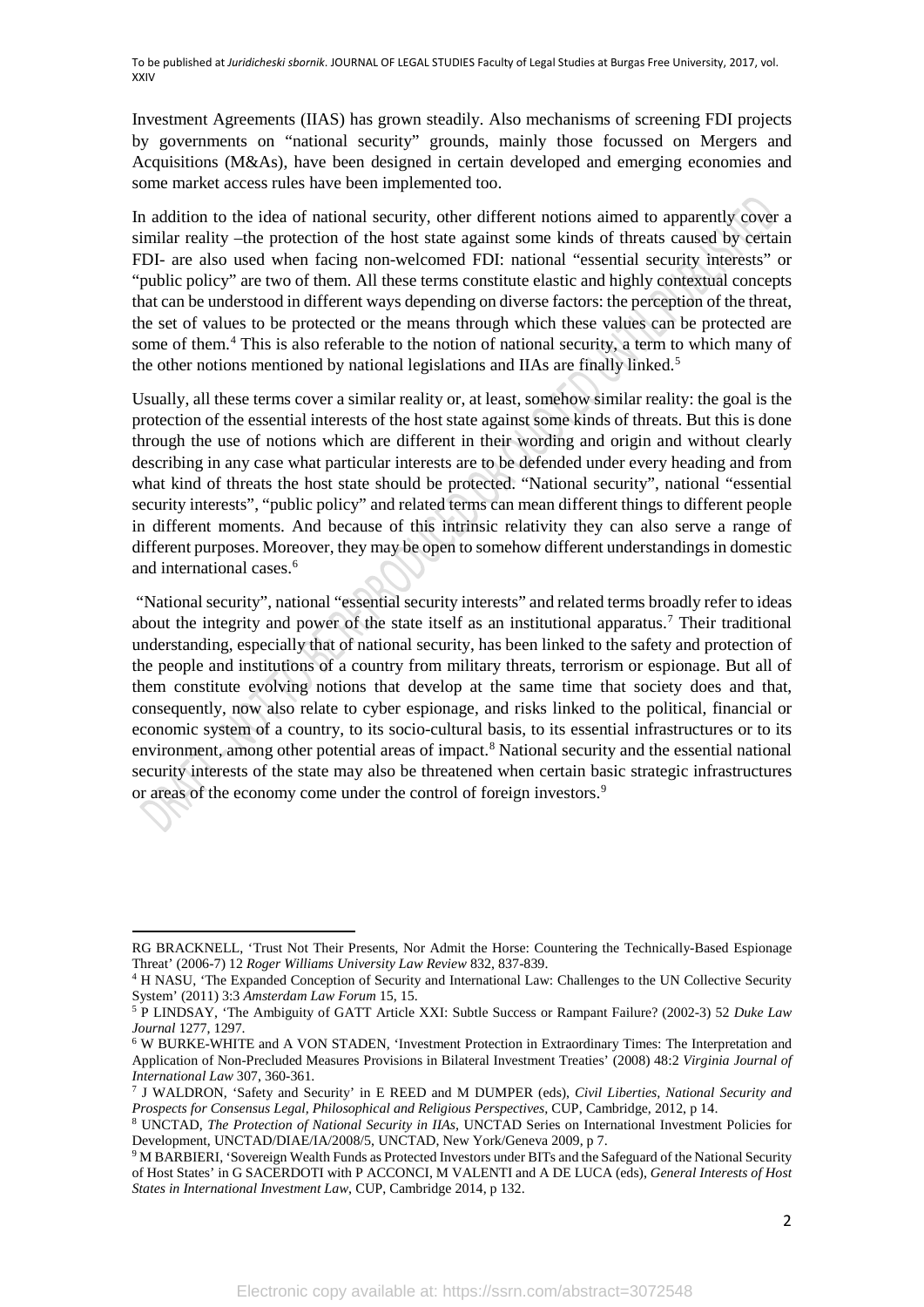2. Exploring the meaning of national security in the field of foreign direct investment.

Traditionally, when assessing the notion of "national security" or of national "essential security interests" and similar terms in the field of FDI, defence industries have been considered very relevant and consequently foreign investment has habitually been limited in that sector. Military intelligence and espionage have also been key elements in the construction of the understanding of these terms as regards FDI. However, these notions have now expanded to include other different ideas and threats. In the case of FDI and because of the increase of flows coming from emerging countries in developed economies and the consequent threat that they may apparently create to them and to their economies, these terms become very broadly understood, encompassing ideas and situations that although may have aspects linked to "national security" or national "essential security interests" have not been traditionally included in these notions.

The particular sector where the FDI project is to be implemented as well as the potential harm that it can cause are two of the many elements that permit both the construction of these notions and the determination of when, and why, a certain FDI project runs against them in a specific host state. In the area of FDI these notions now encompass references to economic well-being, to energy independence, to control of certain key strategic sectors of the economy or to the necessary preservation of certain critical infrastructures, among others, linked to the origin of the investment, the nature of the investor and the area targeted by the investment.

In line with this idea, national security related clauses embodied in IIAs are broadly understood to go beyond the traditional military threats.<sup>[10](#page-2-0)</sup> Their usual wide wording also point in this direction. Support for this position has been explicitly given by some states. For instance, the US has provided some guidance in this line during the negotiation of some of its Bilateral Investment Treaties (BITs). Thus, the Message from the President of the United States Transmitting the Treaty between the United States of America and Mongolia Concerning the Encouragement and Reciprocal Protection of Investment, of 1994, considers that reference to "essential security interests" embodied in Article X(1) "*would include security-related actions taken in time of war or national emergency; actions not arising from a state of war or national emergency must have a clear and direct relationship to the essential security interest of the Party involved*."[11](#page-2-1) This notion has also been interpreted in the domestic practice of other countries with a tradition of negotiating BITs. In India, for instance, the concept of "essential security" is approached as equivalent to "security of the State".<sup>[12](#page-2-2)</sup>

"National security", national "essential security interests" "public policy" and other related terms used in practice are all notions that coincide nowadays in evoking general considerations of protecting the security of a state, the safety of its citizens and key aspects of its way of life.[13](#page-2-3) However they are not exactly similar, and some different understandings can be afforded to each of them, although their exact content is dependent on different factors and may vary in accordance to the specific area or in relation to the particular host country in which it is assessed. In any case, IIAs and national legislations tend to include no explicit definition of any of these terms, thus creating uncertainty and leaving a broad power of interpretation to the parties of the treaty or national administrations.

<sup>&</sup>lt;u>.</u> <sup>10</sup> Note, W BURKE-WHITE and A VON STADEN, above n 6, 351-352.

<span id="page-2-2"></span><span id="page-2-1"></span><span id="page-2-0"></span><sup>&</sup>lt;sup>11</sup> Art. X. In similar terms, Message from the President of the United States Transmitting the Treaty between the United States of America and Azerbaijan Concerning the Encouragement and Reciprocal Protection of Investment, Art. XIV. <sup>12</sup> Note, judgments of the Supreme Court of India in the cases *Dr. Ram Manohar Lohia vs State of Bihar and Others, and Union of India v. Tulsiram Patel* of 07.09.1965, [1966] AIR 740, [1966] SCR (1) 709. See W BURKE-WHITE and A VON STADEN, above n 6, 353-354.

<span id="page-2-3"></span><sup>13</sup> OECD, *Security-Related Terms in International Investment Law and in National Security Strategies, May 2009*, Paris, OECD 2009, p 3.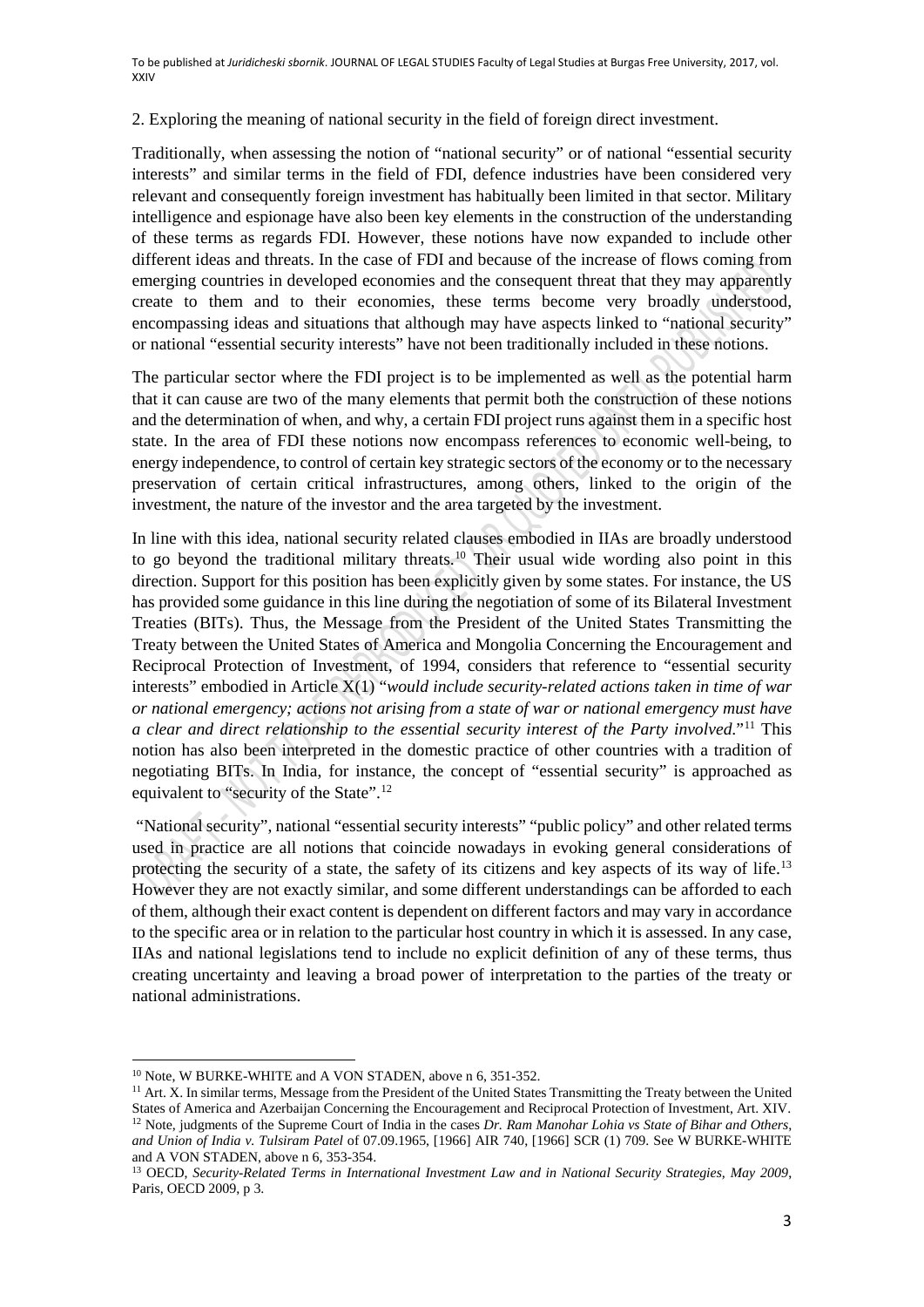## 2.1. The elusive and variable notion of national security.

The understanding of the notion of national security varies depending on the country and the moment in which it is approached. In the specific field of investment, national security concerns as regards FDI in the US may be primarily related to foreign control over critical infrastructures, mostly when the headquarters of the potential acquirer are located in certain countries, either competitors or considered unfriendly countries. In the EU, it may be related to the fear of domination by investors from certain countries or to the control of certain national champions or high level technological industries by foreigners, mainly when they belong to some countries of the world. In Russia, fears are directly related to the foreign control over the exploitation of national resources or investment in firms controlling certain military know-how.[14](#page-3-0) On the contrary, in the PRC these concerns as regards FDI are linked to the idea of development and, therefore, to the control of particular sectors of the economy or strategic industries considered essential for the economic development of the country.[15](#page-3-1)

In addition to that, in those countries which have been affected by terrorism or have a permanent terrorist threat, the relationship between national security and FDI has a deep military and strategic dimension: the US is a good example. Whereas for other countries like the EU, Japan and many developing countries, notions of national security are mostly related to its economic dimension and blend with considerations of strategic industries and national champions.<sup>[16](#page-3-2)</sup> The French Government, for instance, speaks of "economic patriotism".<sup>[17](#page-3-3)</sup>

During the last few decades a change in the perception of security threats has arisen affecting both the specific content of the notion of security and its objectives, as well as the ways to address these potential threats. The rising awareness about the increasing environmental problems, the limited existence of natural resources, the need to ensure the normal functioning of some essential critical infrastructures including water and energy supply as the basis for the normal development of modern societies or the importance of cyberspace as a basic element of the society and a primary arena for conflict play, among others, a relevant role in a securitized society in which the understanding of security and national security broadens and affects fields so far not central to the notion. $18$ 

All these changes have additionally taken place in a post 9/11 globalized world which is increasingly characterized by ideas of threat and fear and by the quest for security, in many cases within a securitization framework.<sup>[19](#page-3-5)</sup> The final result is that all these concerns extend now to areas in which the security dimension has not so far been present or only to a very low or marginal degree. Such areas and sectors that are now understood as relevant for the preservation of the national security of a country and are reinterpreted in accordance to this goal. FDI seems to be one of those sectors that gain a new approach and understanding in this environment and that,

<span id="page-3-0"></span><sup>&</sup>lt;sup>14</sup> JR HEATH, 'Strategic Protectionism? National Security and Foreign Investment in the Russian Federation' (2009) 41 *The George Washington International Law Review* 101, 117-122.

<span id="page-3-1"></span><sup>&</sup>lt;sup>15</sup> KP SAUVANT, 'The regulatory framework for investment: where are we headed?' in R RAMAMURTI and N HASHAI (eds), *The Future of Foreign Direct Investment and the Multinational Enterprise*, Research in Global Strategic Management, Volume 15, Emerald Books, Bingley 2011, p 417; M BARBIERI, above n 9, pp 132-133.

<span id="page-3-2"></span><sup>16</sup> KP SAUVANT, 'Driving and Countervailing Forces: A Rebalancing of National FDI Policies" (2008-9) *Yearbook on International Investment Law & Policy* 215, 242.

<span id="page-3-3"></span><sup>17</sup> *De Villepin stands by calls for 'economic patriotism'*, *Financial Times* of 22.09.2005. 18 See JT MATTHEWS, 'Redefining Security' (1998-1990) 68 *Foreign Affairs* 162, 163-171.

<span id="page-3-4"></span>

<span id="page-3-5"></span><sup>&</sup>lt;sup>19</sup> As regards the understanding of this concept, note M McDONALD, 'Securitization and the Construction of Security' (2008) 14:4 *European Journal of International Relations* 563, 565-567. And in certain cases of macro-securitization, note to this respect, B BUZAN and O WÆVER, 'Macrosecuritisation and security constellations: reconsidering scale in securitisation theory' (2009) 35 *Review of International Studies* 253, 257-259 & 273.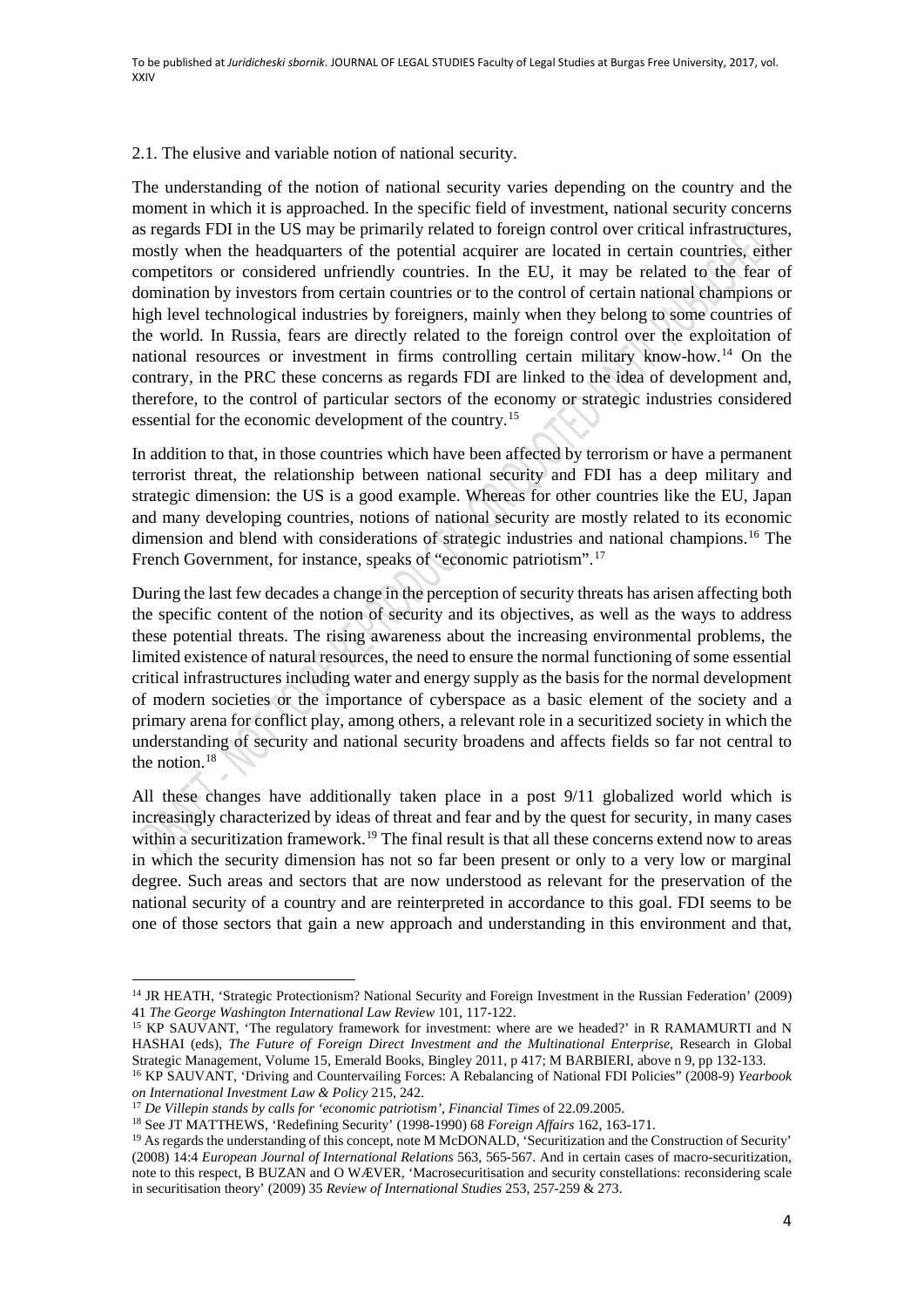consequently, is affected by this new security discourse and is now given a role to play in national security and critical infrastructures and protection strategies of the state.<sup>[20](#page-4-0)</sup>

This national security dimension of FDI varies from country to country although its seems to be increasingly assessed everywhere. For instance, the *UK National Security Strategy and Strategic Defence and Security Review 2015. A Secure and Prosperous United Kingdom* makes an explicit reference to the national security dimension of FDI when speaking of the investment by China into the new Hinkley Point C nuclear power station. It specifically refers to the requirement to combine the necessity to attract inwards investors to modernize the UK energy infrastructure thus "supporting our longer term energy security" with the necessary assessment "of any national security risks, and mitigation."<sup>21</sup> FDI projects -and also FDI law- are now reinterpreted on national security grounds. Not only the potential positive impact on the national economy is assessed but also a national security analysis is undertaken. What this national security discourse means and how it is actually envisaged and implemented in practice is a very relevant issue that is already open and subject to different interpretations worldwide.

At the same time, the growing specialization and the existence of contradictory forces and interests in the broad number of sectors affected by the ideas of "security" and of "national security" have fostered the need to rethink the definition of national security and to consider whether one or different definitions of the term exist depending on the specific area to which its meaning is to be addressed: critical infrastructures, energy security, food security, water security or so on.[22](#page-4-2) 

In an objective sense security has been defined as a "low probability of damage to acquired values".<sup>[23](#page-4-3)</sup> In a subjective sense, very important in the current society of fear and securitization, security means "the absence of fear that such values will be attacked."<sup>[24](#page-4-4)</sup> And this directly entails that the same threat may be understood differently in different moments and places.<sup>[25](#page-4-5)</sup>

However, despite all these differences and the absence of a clear definition, the term "national security" is considered to have a coherent and internationally understood meaning with some commonly accepted principles, and it is generally referred to as the "protection of the nation and its citizens against a broad set of threats".[26](#page-4-6) Nevertheless it remains a very wide term that permits very different outcomes when it is approached on a case by case basis, and which may generate problems of understanding when it is used in the area of FDI.

The determination of the threat from which we need to be protected constitutes a central element in the construction of any idea of security and of national security. In the case of FDI the lack of a clear definition of the notion of "national security" or any similar term referred to, and the vague concepts employed in the several existing national and IIAs security provisions provide states with a broad margin of appreciation and allow them to deal with unanticipated national security threats.<sup>[27](#page-4-7)</sup> But this vagueness may also foster a shift from the idea of protection of the state and of

<span id="page-4-1"></span><sup>21</sup> HM GOVERNMENT, *National Security Strategy and Strategic Defence and Security Review 2015. A Secure and Prosperous United Kingdom*, HSO, London 2015, para 4.141 at p 44.

 $\overline{a}$ 

<span id="page-4-0"></span><sup>20</sup> OECD, *Building Trust and Confidence in International Investment. Report by countries participating in the "Freedom of Investment" Process March 2009*, OECD, Paris 2009, p 10.

<span id="page-4-2"></span><sup>22</sup> See H NASU, 'State Secrets Law and National Security' (2015) 64 *International and Comparative Law Quarterly* 365, 372.

<span id="page-4-3"></span><sup>23</sup> DA BALDWIN, 'The Concept of Security' (1997) 23 *Review of International Studies* 5, 13, standing on the definition provided by WOLFERS, "the absence of threats to acquired values" (A WOLFERS, above n 2, 485).

<span id="page-4-4"></span> $24$  A WOLFERS, above n 2, 485. <sup>25</sup> Vid. H NASU, above n 22, 373.

<span id="page-4-6"></span><span id="page-4-5"></span><sup>26</sup> OECD, *Interim report approved by the OECD Investment Committee at the fourth OECD Roundtable on Freedom of Investment, National Security and "Strategic" Industries on 30 March 2007* (reproduced in OECD, *International Investment Perspectives: Freedom of Investment in a Changing World*, OECD, Paris 2007, p 56.

<span id="page-4-7"></span><sup>27</sup> WJ MOON, above n 1, 500.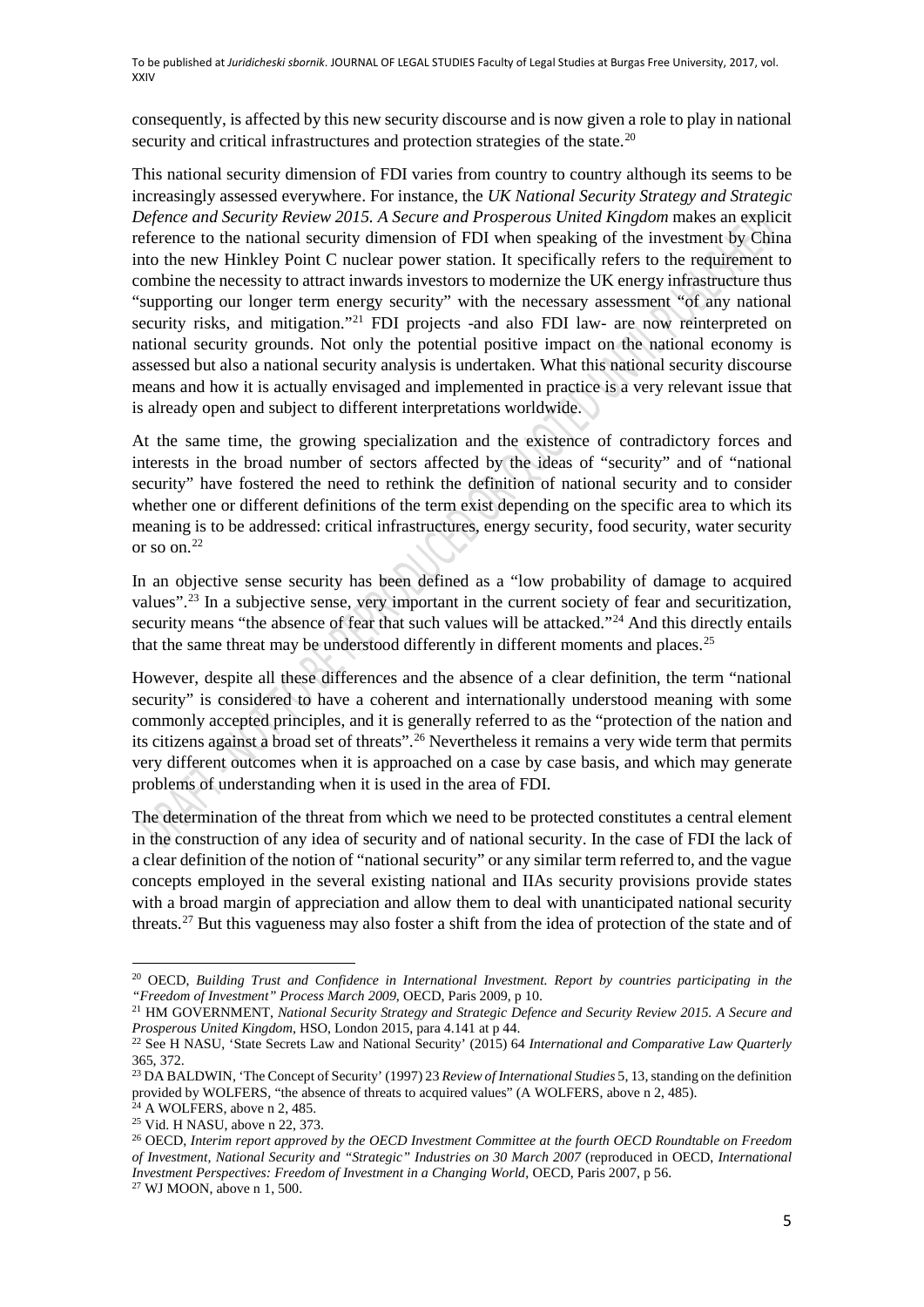its essential security interests against some vaguely defined threats, to the goal of preservation by the state of certain national sectors of the economy and national champions from foreign competition or control and, consequently, to the implementation by the state of certain policies on hidden restriction of FDI. The UNCTAD Core Principles for Policy Making recognize that states have their legitimate reasons to limit foreign investment for national security reasons or "in the context of their national development strategies", which constitutes a much more vague and encompassing term.[28](#page-5-0)

The concept of "national security" and of all those terms related to it is no longer static and in the area of FDI pertains to the potential effects arising out of the transition of ownership from national to foreign actors, some of them state driven, of critical infrastructures, major energy assets, critical technologies and long-term projections of needs for critical resources and material.[29](#page-5-1) But the analysis of all these situations on national security grounds is not only done on purely traditional security grounds –for instance, on the basis of the foreign acquirer's record regarding nonproliferation and control regimes or national counter-terrorism activities- but from a more complex security approach in which traditional ideas of security are combined with economic, political or social related security approaches. The consequence is that in some cases it is far from easy to actually differentiate between true security concerns and other economic, political or geostrategic fears that may be relevant to the FDI host state but are the direct consequence of the free market competition in the framework of liberalized international trade.

To prevent this situation, the World Bank Guidelines on the Treatment of Foreign Direct Investment, without prejudice to the general approach of recommended free admission, accepts that the host state may –not can-, "as an exception", refuse admission to a proposed investment "which is, in the considered opinion of the state, inconsistent with clearly defined requirements of national security".[30](#page-5-2) Curiously, this requirement of having clearly security related requirements is combined with the acceptance of the possibility for the host state to reject FDI in sectors "reserved by the law of the State to its nationals on account of the State's economic development objectives or the strict exigencies of its national interest."[31](#page-5-3)

2.2. Towards a common shared meaning of national security.

The multidimensionality of security, its multifaceted and complex condition is currently well established.<sup>[32](#page-5-4)</sup> "Security" and "national security" have traditionally been linked to their military dimension and have historically been interpreted as referring to the protection of the legal interests of the state against the use of force by other states.<sup>[33](#page-5-5)</sup> These notions then have been focussed on military national security. Central to these concepts –"security" and "national security"- has been the protection of the territory of one nation from external military threats and attacks.<sup>[34](#page-5-6)</sup> However, the notion has evolved and it has today become much more complex and comprehensive affecting

<span id="page-5-0"></span> $\overline{a}$ <sup>28</sup> UNCTAD, *Investment Policy Framework for Sustainable Development*, Doc. UNCTAD/DIAE/PCB/2015/5, UNCTAD, Geneva 2015, p 34.

<span id="page-5-2"></span><span id="page-5-1"></span>

<sup>&</sup>lt;sup>29</sup> AE SAFARIAN, above n 3, p 442.<br><sup>30</sup> WORLD BANK, *World Bank Guidelines on the Treatment of Foreign Direct Investment* 

[<sup>&</sup>lt;http://www.italaw.com/documents/WorldBank.pdf>](http://www.italaw.com/documents/WorldBank.pdf) accessed 01.11.2017, No II(4)(i).

<span id="page-5-3"></span><sup>31</sup> *Ibid*, No II(4)(ii).

<span id="page-5-4"></span><sup>32</sup> H NASU, above n 4, 15; M STONE, *Security According to Buzan: A Comprehensive Security Analysis*, Groupe d'Etudes et d'Expertise "Sécurité et Technologies" GEEST-2009, Security Discussion Papers Series 1, Paris, Spring'09, p 2.

<span id="page-5-5"></span><sup>&</sup>lt;sup>33</sup> H KELSEN, 'Collective Security and Collective Self-Defense Under the Charter of the United Nations' (1948) 42:4 *The American Journal of International Law* 783, 783; H KELSEN, *Collective Security under International Law*, Naval War College New Port Rhode Island, International Law Studies, United States Government Printing Office, Washington DC 1957, p 1.

<span id="page-5-6"></span><sup>34</sup> As expressed in Art. 2(4) of the UN Charter.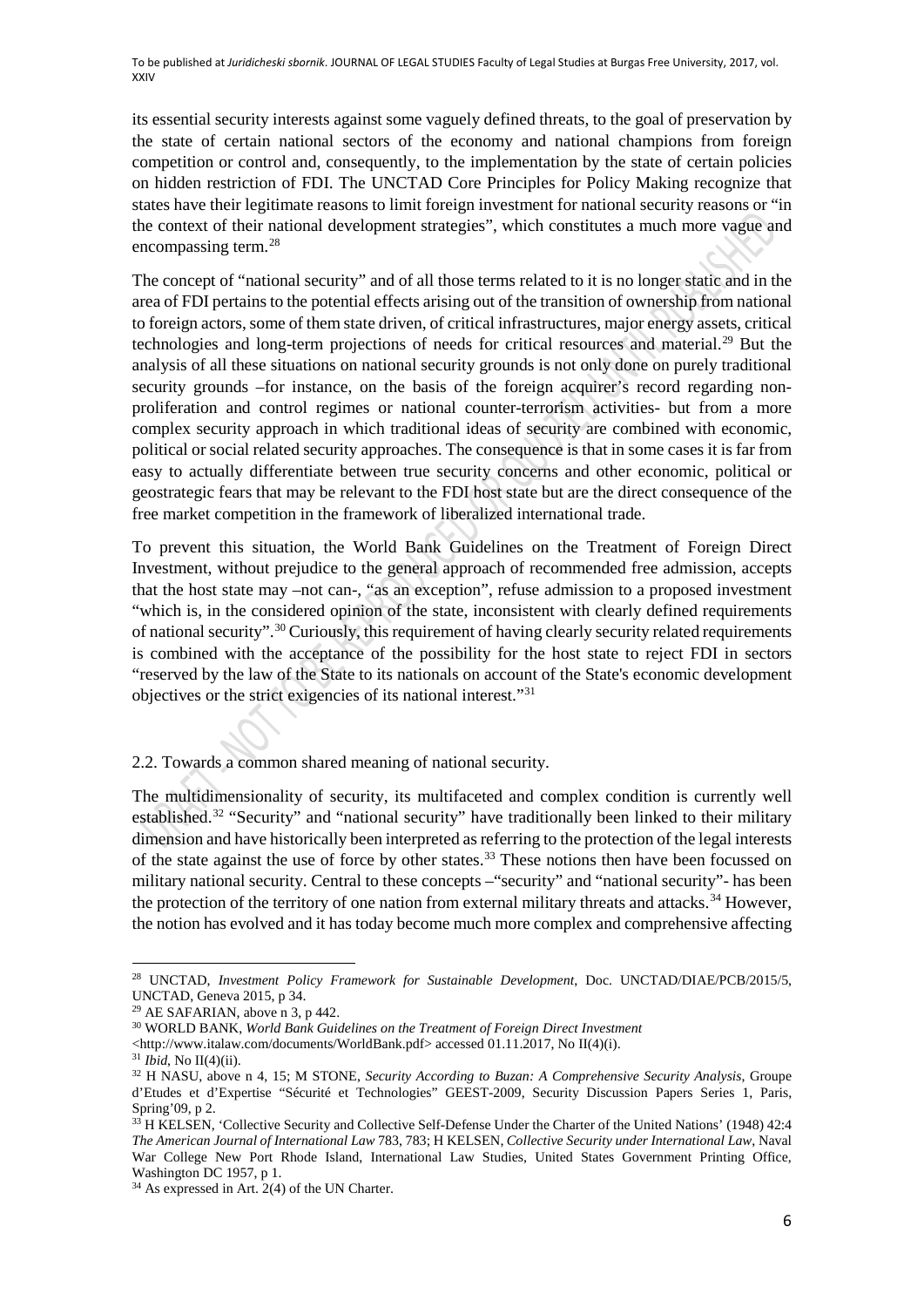also many civilian areas of the society, and refers to critical infrastructures, that in many cases are owned or controlled by private individuals, or international trade.<sup>[35](#page-6-0)</sup>

A broad understanding of national security as a concept not limited to military or security threats is now shared in most countries of the world and has been accepted by some arbitration panels which stressed this fact and accepted that in addition to military and armed attacks, including terrorism, also severe economic crises which reach a certain level of gravity so as to endanger the existence and integrity of the country affected may be covered by this or similar notions.<sup>[36](#page-6-1)</sup> In this respect, the award granted in the case *LG&E Energy Corp., LG&E Capital Corp., and LG&E International, Inc. v. Argentine Republic* of 2006 explicitly manifested that,

"*To conclude that such a severe economic crisis could not constitute an essential security interest is to diminish the havoc that the economy can wreak on the lives of an entire population and the ability of the Government to lead. When a State's economic foundation is under siege, the severity of the problem can equal that of any military invasion*".[37](#page-6-2)

Also the award in the case *Continental Casualty Company v. The Argentine Republic* of 2008 stressed that,

*"… international law is not blind to the requirement that States should be able to exercise their sovereignty in the interest of their population free from internal as well as external threats to their security and the maintenance of a peaceful domestic order. It is well known that the concept of international security of States in the Post World War II international order was intended to cover not only political and military security but also the economic security of States and of their population."*[38](#page-6-3)

Thus, "security" is no longer solely linked to the preservation of the integrity of the territory of individual states and of their nationals from foreign military attacks.<sup>[39](#page-6-4)</sup> Among some other facts, and in addition to the traditional focalization of the notion of "security" in relation to one specific state and its territory, the ideas of international security or of human security as distinct objects of security not referred to a single state have now arisen.[40](#page-6-5) Moreover, the technological revolution has led to the overcoming of the understanding of borders as purely geographical realities, and to the correlative appearance of new threats that are characterized both by the fact that not only the territory of the state is the target of the threat but also because states are not the only addressees of the threat. The case of cybersecurity and cyber threats would be paradigmatic to this respect.<sup>[41](#page-6-6)</sup>

Consequently, the notions of "security" and "national security" have expanded in a necessary attempt to accommodate new threats and challenges. The absence of military actions and war

 $\overline{a}$ 

<span id="page-6-0"></span><sup>35</sup> Like self-defense as regards terrorist threats. Note N LUBELL, *Extraterritorial Use of Force against Non-State Actors*, OUP, Oxford 2010, p 29ff; H KELSEN, above 33, 791-792.<br><sup>36</sup> M BARBIERI, above n 9, p 131; D COLLINS, *The BRIC States and Outward Foreign Direct Investment*, OUP,

<span id="page-6-1"></span>Oxford 2013, pp 176-177.

<span id="page-6-2"></span><sup>37</sup> *LG&E Energy Corp., LG&E Capital Corp., and LG&E International, Inc .v. Argentine Republic*, ICSID Case No. ARB/02/1, Award of 03.10.2006 (Decision on Liability) <www.italaw.com/sites/default/files/casedocuments/ita0460.pdf> accessed 29.10.2017, para 238, at p 70.

<span id="page-6-3"></span><sup>&</sup>lt;sup>38</sup> Continental Casualty Company v. The Argentine Republic, ICSID Case No. ARB/03/9, Award of 05.09.2008 [<www.italaw.com/sites/default/files/case-documents/ita0228.pdf>](http://www.italaw.com/sites/default/files/case-documents/ita0228.pdf) accessed 22.10.2017, para 175, at p 76. Significantly both cases related to the severe financial crisis that Argentina underwent in the last decade of the 20th Century and they gave importance to different outcomes as to the assessment of the relevance of that crisis for the national interest of the state (See UNCTAD, above 8, pp 9-10; JE VIÑUALES, 'Sovereignty in Foreign Investment Law' in Z DOUGLAS, J PAUWELYN and JE VIÑUALES JE (eds), *The Foundations of International Investment Law Bringing Theory into Practice*, OUP, Oxford, 2014, p 347).

<sup>39</sup> A WOLFERS, above n 2, 484.

<span id="page-6-5"></span><span id="page-6-4"></span><sup>40</sup> Note H NASU, above n 4, 16-17 & 22-24.

<span id="page-6-6"></span><sup>41</sup> H NASU, above n 4, 18; S SAHA, 'CFIUS Now Made in China: Dueling National Security Review Frameworks as a Countermeasure to Economic Espionage in the Age of Globalization' (2012) 33:1 *Northwestern Journal of International Law & Business* 199, 206-208.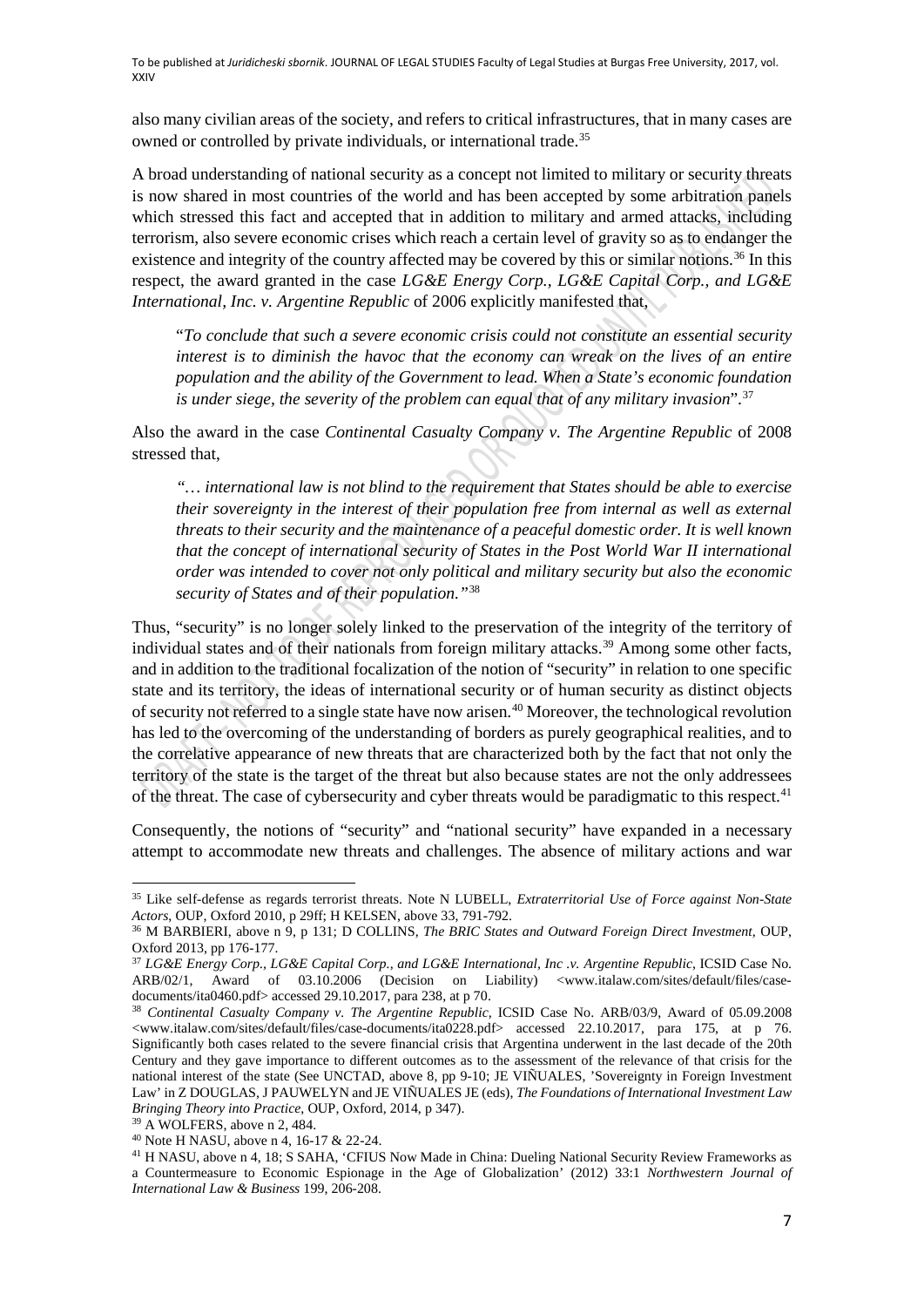among nations does not ensure on its own security and peace for the state or for the international community. New sources of instability in the economic, social, humanitarian or ecological fields have now become threats to peace and security.<sup>42</sup> Non-traditional threats arise and they now cover issues like economic security, energy and resource security, environmental security, food security, bio-security or health security, among other areas.<sup>43</sup>

The presence of the notion of national economic security –like in the PRC- or the debate that has arisen in some countries of the world as regards it –in the US or the EU- shows the relevance and breadth of the notion of security nowadays, as well as the potential risks that the reference to broad notions such as the one of economic security may have in areas like FDI. It may pose protectionist threats in so far as it can be used by states to prevent the acquisition of certain sectors of the economy by foreigners instead of blocking FDI proposals that may potentially or effectively harm the national security of the host country.<sup>[44](#page-7-2)</sup>

National security strategies acknowledge this change of approach and the dynamic nature of "security" and "national security" and go beyond the military threat by focusing also on individual citizens and their way of life. The analysis of the national security strategies or national defence strategies of some major countries of the world corroborate the use of the term national security as the central idea on which they stand<sup>[45](#page-7-3)</sup> as well as the evolving condition of the concept that is not limited to military threats any longer.[46](#page-7-4) In the UK, for example, the *National Security Strategy and Strategic Defence and Security Review 2015. A Secure and Prosperous United Kingdom*  explicitly states that "*National Security Objective 1 is to protect our people – at home, in our Overseas Territories and abroad, and to protect our territory, economic security, infrastructure and way of life*".<sup>[47](#page-7-5)</sup> This idea of protecting nations and citizens is included on a regular basis in many national security and defence strategies of states around the world.<sup>48</sup>

Additionally, almost all of them show the usual absence of a clear definition of the concept of national security; in some cases, no definition is provided at all. In Germany, for instance, the Germany Defence Policies of 2011<sup>[49](#page-7-7)</sup> refers to national security on many occasions but instead of enshrining a definition of what it actually means makes a broad call to Germany's security objectives –"the security and protection of German citizens; - the territorial integrity and sovereignty of Germany and its allies; - the fulfilment of international responsibilities"- and to German security interests.[50](#page-7-8) Also the afore-mentioned *UK National Security Strategy and Strategic Defence and Security Review 2015. A Secure and Prosperous United Kingdom* lacks any definition of national security. It merely focuses on the values to be preserved without

<span id="page-7-0"></span><sup>42</sup> UNITED NATIONS, SECURITY COUNCIL, *Verbatim Record of the Three Thousand and Forty-Sixth Meeting*, UN Doc. S/PV.3046 (Provisional), of 31.01.1992 [<http://www.securitycouncilreport.org/atf/cf/%7B65BFCF9B-](http://www.securitycouncilreport.org/atf/cf/%7B65BFCF9B-6D27-4E9C-8CD3-CF6E4FF96FF9%7D/RO%20SPV%203046.pdf)

[<sup>6</sup>D27-4E9C-8CD3-CF6E4FF96FF9%7D/RO%20SPV%203046.pdf>](http://www.securitycouncilreport.org/atf/cf/%7B65BFCF9B-6D27-4E9C-8CD3-CF6E4FF96FF9%7D/RO%20SPV%203046.pdf) accessed 04.11.2017, p 143.

<sup>43</sup> H NASU, above n 4, 18-19.

<span id="page-7-2"></span><span id="page-7-1"></span><sup>44</sup> Vid. PT MUCHLINSKI, 'Trends in International Investment Agreements: Balancing Investor Rights and the Right to Regulate: The Issue of National Security' (2008-9) 1 *Yearbook on International Investment Law and Policy* (2008– 2009) 37, 55.<br><sup>45</sup> OECD, above n 13, p 11.

<span id="page-7-4"></span><span id="page-7-3"></span> $46$  Note to this respect, OECD, above n 13, Annex 3, p 42

<span id="page-7-5"></span><sup>&</sup>lt;sup>47</sup> HM GOVERNMENT, above n 21, para 1.10 at p  $\hat{11}$ .<br><sup>48</sup> OECD, above n 13, p 11 and Table 1 at p 13.

<span id="page-7-7"></span><span id="page-7-6"></span><sup>&</sup>lt;sup>49</sup> FEDERAL MINISTRY OF DEFENCE, *Germany: Defence Policy Guidelines 2011. Safeguarding National* 

*Interests – Assuming International Responsibility – Shaping Security Together,* Berlin, 28.05.2011

[<sup>&</sup>lt;http://www.nato.diplo.de/contentblob/3150944/Daten/1318881/VM\\_deMaiziere\\_180511\\_eng\\_DLD.pdf>](http://www.nato.diplo.de/contentblob/3150944/Daten/1318881/VM_deMaiziere_180511_eng_DLD.pdf) accessed 22.10.2017.

<span id="page-7-8"></span><sup>50</sup> "German security interests include: - preventing, mitigating and managing crises and conflicts that endanger the security of Germany and its allies; - advocating and implementing positions on foreign and security policy in an assertive and credible way; - strengthening transatlantic and European security and partnership; - advocating the universality of human rights and principles of democracy, promoting global respect for international law and reducing the gap between the rich and the poor regions of the world; - facilitating free and unrestricted world trade as well as free access to the high seas and to natural resources" (FEDERAL MINISTRY OF DEFENCE, above n 49, p 4).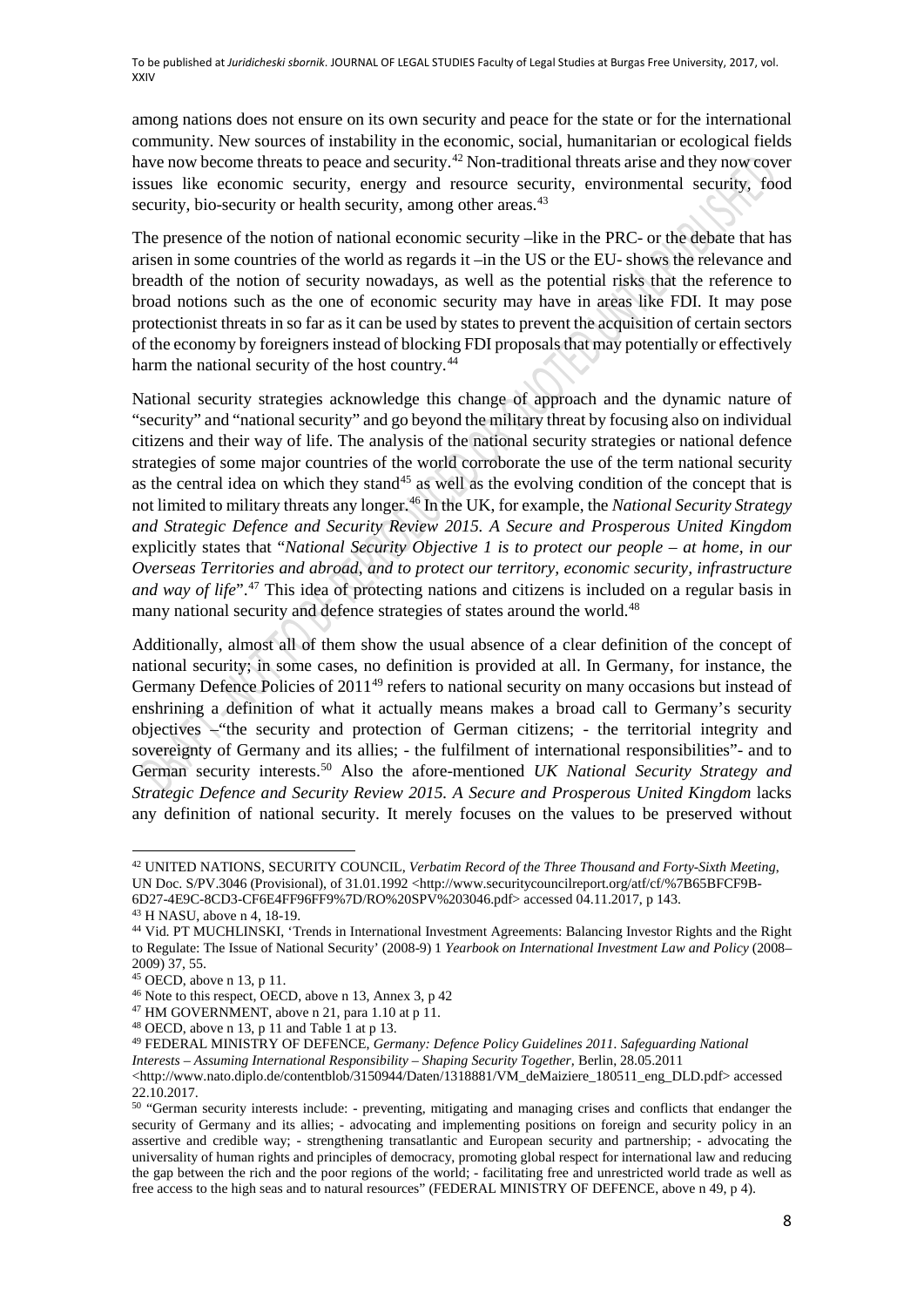providing any notion or definition of the term: "Our security, prosperity and freedom are interconnected and mutually supportive. They constitute our national interest".<sup>[51](#page-8-0)</sup>

This same absence of definition of the concept of national security is encountered in the US *National Security Strategy February 2015*. In this case, the national security of the US would involve "primarily (but not only) military security, namely the protection of the defense industrial base and critical technologies that provide a military advantage, as well as more broadly the protection of assets that constitute critical infrastructure".[52](#page-8-1)

Some isolated examples of a definition of what national security is and means are also encountered worldwide. For instance, the *Spanish National Security Strategy. Sharing a Common Project* defines national security as "the State action aimed at protecting the freedom and wellbeing of its citizens, guaranteeing the defence of Spain and its constitutional principles and values, and contributing together with our partners and allies to international security in compliance with the commitments undertaken."[53](#page-8-2) A much broader definition is embodied in the Russia's National Security Strategy to 2020 where national security is, for instance, defined as "the protection of the individual, society and the State from domestic and foreign threats, which in turn ensures constitutional rights and freedoms, an appropriate quality of life for citizens, sovereignty, territorial integrity and stable development of the Russian Federation, the defence and security of the State.["54](#page-8-3) Consequently, a threat to the national security would be understood as "the direct or indirect possibility of damage to constitutional rights and freedoms, quality of life, sovereignty/territorial integrity, stable development of the Russian Federation, defence and security of the State."<sup>[55](#page-8-4)</sup>

3. The multidimensional scope of national security: A single notion or some autonomous but related sectoral notions? The case of energy security and critical infrastructures protection.

As stated, the concept of national security becomes increasingly complex and coexists now with sectoral notions referring to particular individual national security areas and aspects. The global ideas of "security" or of "national security" become related in certain cases to some autonomous notions of "security" specifically referring to some areas of society and of the economy of a particular country.

National security is an ill-defined term whose content may vary depending on the country and the moment when it is ascertained and the specific sector, even the specific firm or infrastructure referred to. Whether a single notion of "national security" or some of them exist with different contours, underlying principles and goals depending on the specific field referred to, is something to be determined on a case by case basis. Moreover, national security gets its own meaning from a social, economic or environmental standpoint and may potentially vary in reference to foreign

<span id="page-8-1"></span><span id="page-8-0"></span><sup>51</sup> HM GOVERNMENT, above n 21, para 2.12 at p 22.

<sup>52</sup> KP SAUVANT, *FDI Protectionism Is on the Rise, Policy Research Working Paper 5052, The World Bank Poverty Reduction and Economic Management Network*, International Trade Department, World Bank Washington, September 2009, p 8.

<span id="page-8-3"></span><span id="page-8-2"></span><sup>53</sup> PRESIDENCIA DEL GOBIERNO, *The National Security Strategy. Sharing a Common Project*, Madrid, 2013, p 6. <sup>54</sup> PRESIDENCE OF THE RUSSIAN FEDERATION, *Russia´s National Security Strategy to 2020*, Approved by Decree of the President of the Russian Federation of 12.05.2009 No. 537, No 6 (Unofficial Russian version [<http://rustrans.wikidot.com/russia-s-national-security-strategy-to-2020>](http://rustrans.wikidot.com/russia-s-national-security-strategy-to-2020) accessed 28.10.2017).

<span id="page-8-4"></span><sup>&</sup>lt;sup>55</sup> Above n 54, No 6. The Peoples' Republic of China Military Strategy speaks of China's national strategic goal being "to complete the building of a moderately prosperous society in all respects by 2021 when the CPC celebrates its centenary; and the building of a modern socialist country that is prosperous, strong, democratic, culturally advanced and harmonious by 2049 when the People's Republic of China (PRC) marks its centenary." (STATE COUNCIL OF THE PEOPLE'S REPUBLIC OF CHINA, *China's Military Strategy*, Beijing, 05.2015, p 5).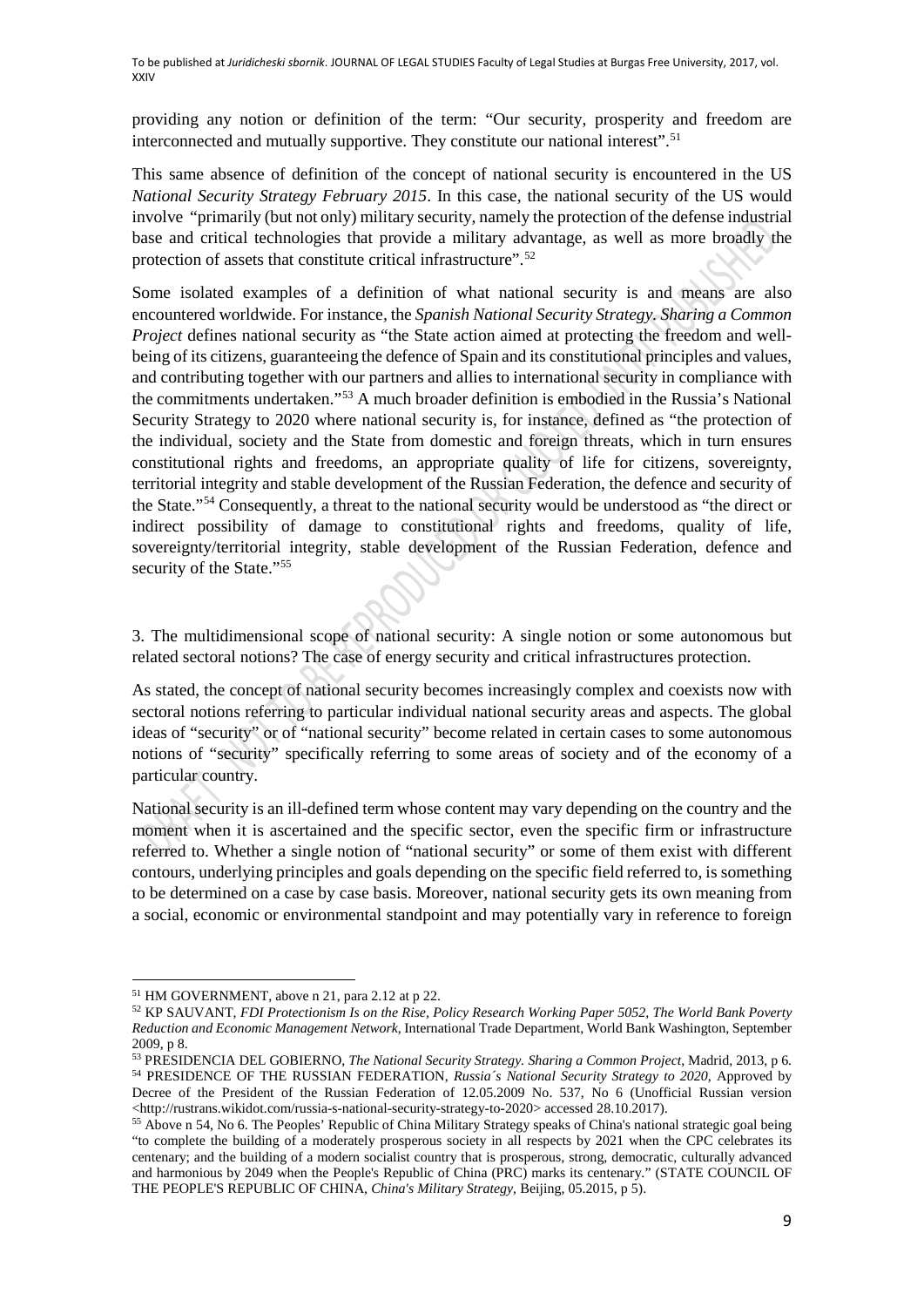investment. This elusive and multidimensional understanding has a direct effect on the control of FDI on national security grounds.

New sectoral notions of "security" arise which respond to the singularities and policies of some particular sectors of the economy and which are autonomous from the global idea of "security" and of "national security" of a certain state. Notions like "national energy security", "national economic security" –a concept that exists in countries like the PRC,<sup>56</sup> and that receives also some support to be adopted in the US or in the  $EU^{-57}$  $EU^{-57}$  $EU^{-57}$  or of "national food security",<sup>[58](#page-9-2)</sup> among some others, are now referred to. All of them are linked to the basic idea of the preservation of the national security of the host country in particular fields of different size, nature and relevance, in which some specific policies and necessities of protection exist. All of them require the global concept of national security to be adapted to a particular area and situation of the host state. As well as making necessary the determination of the intrinsic relationship of any of these autonomous sectoral concepts of security with the global concept of national security.

The absence of a clear definition of the notion and the difficulties to actually reach one multiply when referring to the other security related notions in use. For instance, the determination of the meaning of "national economic security" or of "economic threats" is objectively difficult because risk, aggressive competition and uncertainty are what actually characterize the normal condition of actors in a market economy.[59](#page-9-3) This makes it very difficult to differentiate what can be understood as a threat to the economic security of a country and what is only the consequence of the normal functioning of the economy and which must therefore be accepted (although to what extent?). In fact, the current economic crisis has confronted states with the difficult task of determining which areas of their economies should be preserved from FDI and which others should not.

FDI is subject to a growing scrutiny by national authorities with some areas of the economy being especially relevant nowadays as regards the control of foreign investment on national security grounds: telecommunications and technology, energy or critical infrastructures are some of them. The lack of a clear understanding of what "national economic security" means and the pressure from public opinion and the media may in certain cases also invite politicians of certain states to control some inwards FDI fearing that it will lead to losses of jobs or to a lowering of social rights in the host country. The issue is to determine whether this control is exercised on grounds of protection of the "national economic security" or it is just reflection of an economic protectionist attitude.

Each one of these sectoral categories of "security" defines a focal point within the security issue as well as a way of ordering priorities. The content of these new threats is to be constructed autonomously although they are not independent and a strong network of linkages exists among

 $\overline{a}$ 

<span id="page-9-0"></span><sup>56</sup> V BATH, 'Foreign Investment, the National Interest and National Security – Foreign Direct Investment in Australia and China' (2012) 34:5 *Sydney Law Review* 5, 5.

<span id="page-9-1"></span><sup>&</sup>lt;sup>57</sup> Where it is already used in the definition of "critical infrastructure" provided by the Patriot Act 2001. Note G LAN, 'Foreign Direct Investment in the United States and Canada: Fractured Neoliberalism and the Regulatory Imperative' (2014) 47 *Vanderbilt Journal of Transnational Law* 1261, 1264; KB GOLDSTEIN, 'Reviewing Cross-Border Mergers and Acquisitions for Competition and National Security: A Comparative Look at How the United States, Europe and China Separate Security Concerns from Competition Concerns in Reviewing Acquisitions by Foreign Entities' (2011) 3 *Tsinghua China Law Review* 215, 226.

<span id="page-9-2"></span><sup>58</sup> Note, JA VANDUZER, P SIMONS and F MAYEDA, *Integrating Sustainable Development into International Investment Agreements: A Guide for Developing Countries (prepared for the Commonwealth Secretariat by the authors)*, London 2012, p 70. Reference to the construction of a food security strategy and to its meaning may be also found at UNCTAD, *Investment Policy Framework for Sustainable Development*, Doc. UNCTAD/DIAE/PCB/2015/5, UNCTAD, Geneva 2015, pp 6, 11, 13 or 123, among others or D HALLAM, *Foreign Investment in Developing Country Agriculture – Issues, Policy Implications and International Response*, OECD Global Forum on International Investment, OECD Publishing, Paris 2009, p 2ff.

<span id="page-9-3"></span><sup>59</sup> B BUZAN, *People, States & Fear. An Agenda for International Security Studies in the Post-Cold War Era,* 2nd ed, ECPR, Colchester, 2008, pp 192-196.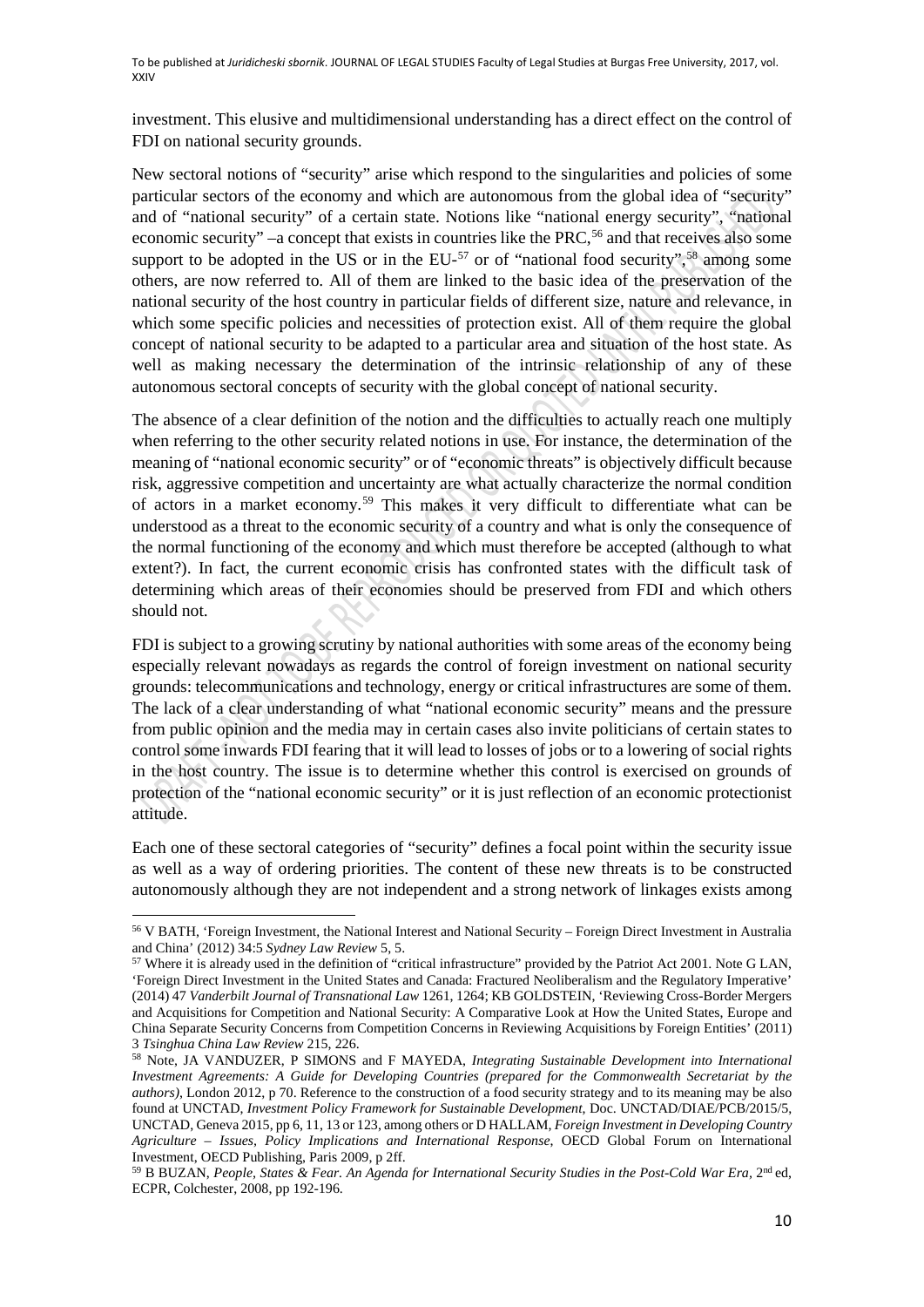them. The relationship existing between energy, climate and security are a good example of that.<sup>60</sup> Also the dependence of military security on economic security in so far it is finally dependent on budget constraints is significant.[61](#page-10-1) In many cases, their combination provides a new approach to security deeply linked to the idea of resilience. "Security" as a part of "national security" is a major element in modern societies which becomes increasingly linked to, and supplemented by, the notion of resilience, "the capacity to withstand and rebound from disruptive challenges or adverse effects".[62](#page-10-2) Its translation into the area of FDI implies the need to control foreign investment in certain critical infrastructures, industries and sectors of the economy to allow the implementation of regulatory powers and to fulfil basic goals towards citizens.

Among the potential collection of national security dimensions and, maybe, of national security concepts, energy constitutes a perfect test bench for many issues related to the control of foreign investment by host states in some particular areas of their economy. It is an independent notion that is very much linked to other sectors like that of the protection of national critical infrastructures.

Despite the relevance of many areas of the economy not all of them have given importance to the existence of an individualized area for security as energy or critical infrastructure do. This is, for instance, ascertainable in the US where the notion of critical infrastructure has a direct effect on foreign investment in the energy sector. Among the factors to be considered by the Committee on Foreign Investment in the United States (CIFUS) when assessing the national security dimension of a FDI proposal reference is made to *"(6) the potential national security-related effects on United States critical infrastructure, including major energy assets*".[63](#page-10-3) It is the only sector mentioned within this broad notion of critical infrastructure.

Energy security and the protection of national critical infrastructures are two different but interrelated dimensions of "security" and "national security". The determination of their exact meaning and scope and of their dynamic relationship are prime examples of the difficulty in assessing a single and comprehensive notion of "national security". And of the evaluation of their potential impact in the area of FDI.

## 3.1. National energy security.

National security has traditionally been equated with the ability of countries to thwart armed aggression. However, as stated, the notion has changed over time and has also being enlarged. Currently, national security also embraces, among other concepts, a threat to national energy security.<sup>[64](#page-10-4)</sup> Many states are now well aware of this fact, to the extent that during the last few years investment in this sector –especially oil and gas- has been exposed to "national security" or national "essential security interests" concerns. Different restrictions have been introduced in some countries for foreign investment in this area and many FDI projects have been subject to prior scrutiny on "national security" grounds.<sup>65</sup>

<span id="page-10-0"></span><sup>60</sup> Note UNITED NATIONS, Security Council, *Sixty-second year 5663rd meeting Tuesday, 17.04.2007, 10 a.m.*, UN Doc S/PV.5663 (Provisional), New York, p 2. Consider B BUZAN, 'New Patterns of Global Security in the Twenty-First Century' (1991) 67:3 *International Affairs* 431, 433.

<span id="page-10-2"></span><span id="page-10-1"></span><sup>&</sup>lt;sup>62</sup> J COAFFEE, 'Rescaling and Responsibilising the Politics of Urban Resilience: From National Security to Local Place-Making' (2013) 33:4 *Politics* 240, 240.

<span id="page-10-3"></span><sup>63</sup> 50 USC §2170(f)(6).

<span id="page-10-4"></span><sup>64</sup> L GURUSWAMY, 'Energy and the Environment: Confronting Common Threats to Security' (1991) 16 *North Carolina Journal of International Law and Commercial Regulation* 255, 255.

<span id="page-10-5"></span> $65$  UNCTAD, above n 8, pp 12-13.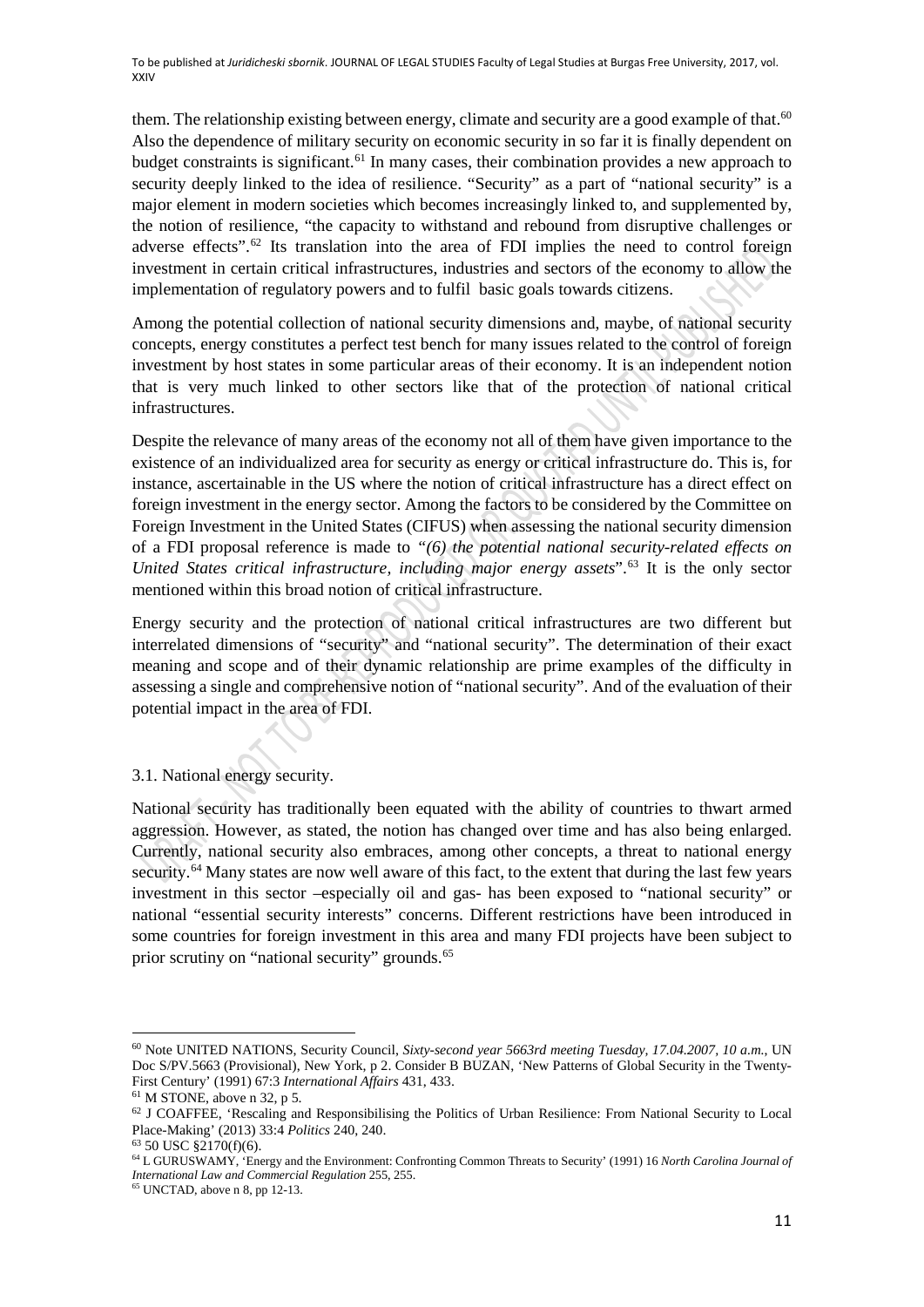Energy is the world's most capital intensive industry.<sup>[66](#page-11-0)</sup> Energy security constitutes a core element of energy policy that has gained increased attention in the last few years.<sup>[67](#page-11-1)</sup> Its understanding is based on the concept of security "in general", however, the term lacks a common and clear understanding and is absent of guiding principles.<sup>68</sup> Many different definitions of what it means are provided.<sup>[69](#page-11-3)</sup> Additionally, its meaning has evolved over time. It is defined both as "slippery", because of the difficulties to universally define or conceptualize it, and "multi-dimensional",  $^{70}$  $^{70}$  $^{70}$  in so far as the traditional political economic approach to oil supply for western industrialized countries has now given way to a much broader and complex reality addressing a plurality of sectors and challenges.<sup>[71](#page-11-5)</sup>

3.1.1. Energy security: a notion linked to energy supply and energy availability.

Leaving aside its connection with the physical –natural, in many cases linked to climate changes, or technical aspects- "risks" that the supply of energy may encounter,  $\frac{72}{12}$  $\frac{72}{12}$  $\frac{72}{12}$  energy security has traditionally been linked to the idea of supply of energy, stressing the dimension of its economic risk. The International Energy Agency has focussed on this idea of market supply and energy availability at market price and it understands "energy security" as "the uninterrupted availability of energy sources at an affordable price"[.73](#page-11-7) Resting on this approach the notion would then be of special relevance to energy consuming or net importer countries.<sup>[74](#page-11-8)</sup>

However, the notion of energy security is constantly reshaped in accordance to the moment in which it is evaluated and the country or region to which reference is made. Further, the notion of energy security has been modified in recent times to include new and additional dimensions not covered so far. Under the traditional market-centric definition of energy security the idea of assurance of adequate and reliable supplies of energy at reasonable prices and in a way that does not jeopardize major national values and goals<sup>[75](#page-11-9)</sup> would be stressed. But the notion has evolved as energy necessities of states develop too.

Nowadays it is both much broader, in so far as additional dimensions of energy security are taken into account when approaching it, and it is also the subject of a continuous and intense re-

<span id="page-11-0"></span><sup>66</sup> A BRESSAND, 'The Role of Markets in Investment in Global Energy' in A GOLDTHAN (ed), *The Handbook of Global Energy Policy*, Wiley-Blackwell, Malden/Chichester, 2013, p 15.

<sup>67</sup> B KRUYT, DP VAN VUUREN, HJM DE VRIES *et al*, 'Indicators for Energy Security' (2009) 37 *Energy Policy* 2166, 2166.

<span id="page-11-2"></span><span id="page-11-1"></span><sup>68</sup> S BELOW, 'Obstacles in Energy Security: An Analysis of Congressional and Presidential Framing in the United States' (2013) 62 *Energy Policy* 860, 861; D VON HIPPEL, T SUZUKI, JH WILLIAMS *et al*, 'Energy Security and Sustainability in Northeast Asia' (2011) 39 *Energy Policy* 6719, 6719.

<sup>69</sup> Note Ch WINZER, 'Conceptualizing Energy Security' (2012) 46 *Energy Policy* 36, 42-43, Table A1.

<span id="page-11-4"></span><span id="page-11-3"></span><sup>70</sup> L CHESTER, 'Does the Polysemic Nature of Energy Security Make It a 'Wicked' Problem?' in ARDIL C (ed), *International Conference in Energy, Environment, Sustainable Development*, June 24 2009, World Academy of Science, Engineering and Technology WASET, Paris 2009 p 163, the author defines the term as "wicked" (*Ibid*, 163-164); A CHERP and J JEWELL, 'The Concept of Energy Security. Beyond the Four As' (2014) 75 *Energy Policy* 415, 417.

<span id="page-11-5"></span> $71$  A CHERP and J JEWELL, above n 70, 420. Energy security is not a policy per se and some specific policy must be implemented by the state to achieve the objective of "energy security", L CHESTER, above n 70, p 162. As regards the energy security policy of the OECD members, see OECD / DIRECTORATE FOR FINANCIAL AND ENTERPRISE AFFAIRS. COMPETITION COMMITTEE, *Energy Security and Competition Policy* JT03238675, OECD Paris, 14.01.2008, pp 95-246.

<span id="page-11-6"></span><sup>72</sup> Ch WINZER, above n 69, 37; L CHESTER, 'Conceptualising Energy Security and Making Explicit its Polysemic Nature' (2010) 39 *Energy Policy* 887, 890-891. Consider that in 2005, the Hurricanes Katrina and Rita shut down 27% of US oil production and 21% of US refining capacity, note F UMBACH, 'Global Energy Security and the Implications for the EU' (2010) 38 *Energy Policy* 1229, 1234.

<span id="page-11-7"></span><sup>73</sup> INTERNATIONAL ENERGY AGENCY, What is Energy Security?

[<sup>&</sup>lt;https://www.iea.org/topics/energysecurity/subtopics/whatisenergysecurity/>](https://www.iea.org/topics/energysecurity/subtopics/whatisenergysecurity/), accessed 25.10.2017. In the same sense, the World Assessment Energy of the UNDP, defines energy security as "the continuous availability of energy in varied forms, in sufficient quantities, and at reasonable prices" (UNITED NATIONS DEVELOPMENT PROGRAMME, *World Energy Assessment*, UNDP, New York 2000, p 112). Other authors consider energy security as "...a condition in which a nation and all, or most, of its citizens and businesses have access to sufficient energy resources at reasonable prices for the foreseeable future free from serious risk of major disruption of service." (B BARTON, C REDGWELL, A RØNNE *et al*, 'Introduction' in B BARTON, C REDGWELL, A RØNNE A *et al* (eds), *Energy Security Managing Risk in a Dynamic Legal and Regulatory Environment*, OUP, Oxford 2004, p 5). Regarding the notion of "affordability" note A CHERP and J JEWELL, above n 70, 419.

<span id="page-11-8"></span><sup>74</sup> ML O'SULLIVAN, 'The Entanglement of Energy, Grand Strategy, and International Security' in GOLDTHAN A (ed), *The Handbook of Global Energy Policy*, Wiley-Blackwell, Malden/Chichester 2013, p 31.

<span id="page-11-9"></span><sup>75</sup> D YERGIN, 'Energy Security in the 1990s' (1998) 67:1 *Foreign Affairs* 110, 111.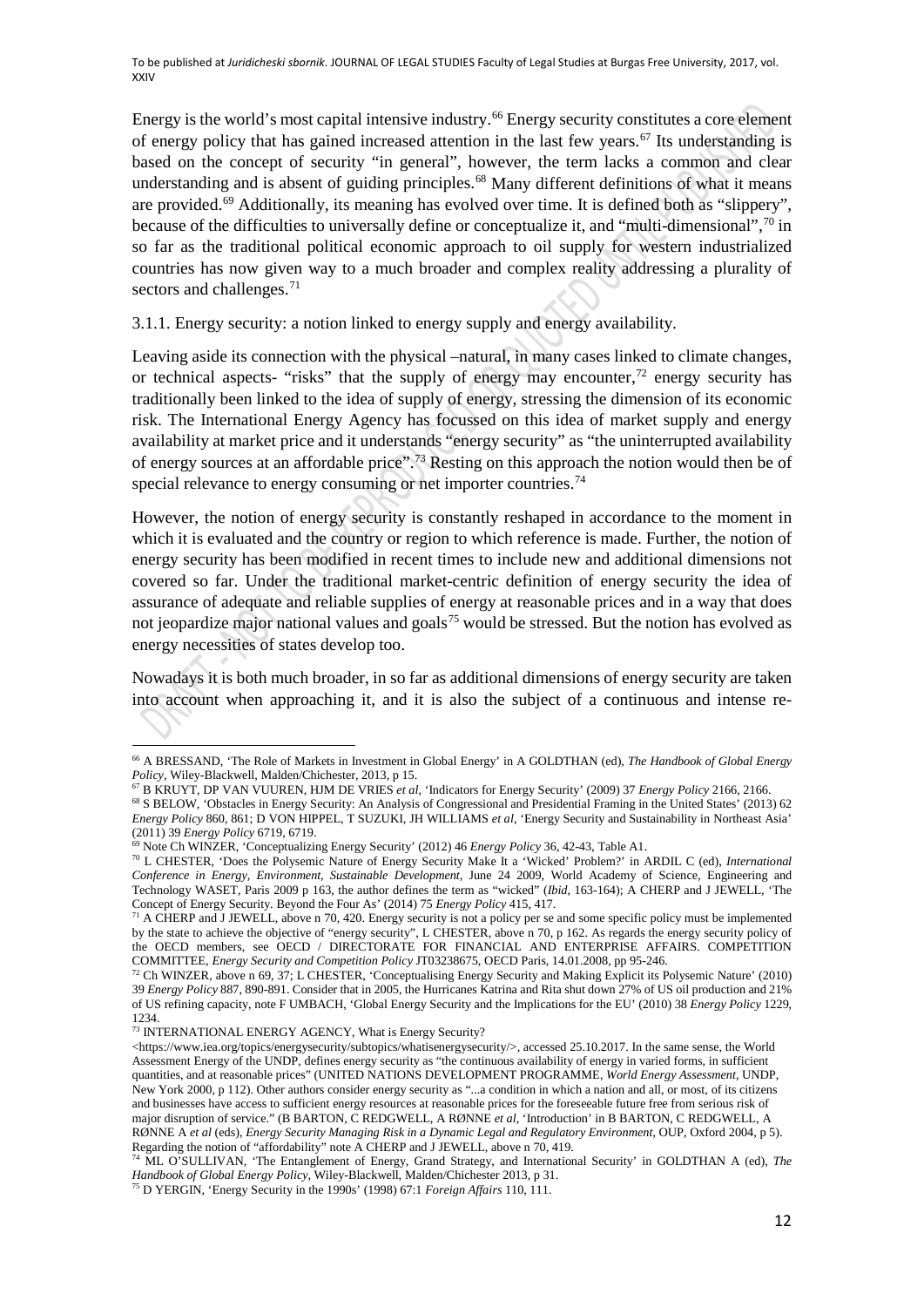examination.[76](#page-12-0) The notion becomes increasingly comprehensive as it attempts to tackle the several challenges that exist for energy security.<sup>[77](#page-12-1)</sup> Thus, it certainly refers to the availability, accessibility, affordability and acceptability of energy, the well-known "four As" of energy security,<sup>[78](#page-12-2)</sup> and not only in relation to oil but also to other sorts of energies. But it also points to the diversification of energy suppliers or the geostrategic threats and vulnerabilities that this may generate.[79](#page-12-3)

In accordance with this position, energy security would then be directly linked to the concept of "security of energy supply"[80.](#page-12-4) It would be equated to self-sufficiency or "energy independence" of the state<sup>[81](#page-12-5)</sup> and, more recently, to the need to reduce dependence on fossil fuel consumption.<sup>[82](#page-12-6)</sup> Consequently the notion of security would be connected to the short-term disruption of supply  $-$ "shocks"- and long-term problems – "stresses"- for this supply.<sup>[83](#page-12-7)</sup>

This description of energy security has been broadly accepted,<sup>84</sup> although it has also changed over time because of the new challenges national and international energy policies are facing.<sup>[85](#page-12-9)</sup> It is still directly linked to the reliability and affordability of energy supply in general,<sup>[86](#page-12-10)</sup> but it has evolved from the classical former idea of stable supply of cheap oil<sup>[87](#page-12-11)</sup> to that of "energy supply continuity".[88](#page-12-12) This change implies an additional degree of difficulty and complexity in so far as many and important differences exist between the oil, gas, nuclear or electricity energy markets<sup>[89](#page-12-13)</sup>

<span id="page-12-3"></span><sup>79</sup> In this line, and within the EU, Rec 3 of Directive 2004/8/EC of the European Parliament and of the Council of 11.02.2004 on the promotion of cogeneration based on a useful heat demand in the internal energy market and amending Directive 94/42/EEC [2004] OJ L52/50, following the Green Paper - *Towards a European strategy for the security of energy supply* (COMMISSION OF THE EUROPEAN COMMUNITIES, *Green Paper - Towards a European strategy for the security of energy supply*, COM/2000/0769 final) recognizes that "*security of supply should not be conceived as merely a question of reducing import dependency and boosting domestic production. Security of supply calls for a wide range of policy initiatives aimed at, inter alia, diversification of sources and technologies and improved international relations*." Also consider Rec 22 of Directive 2009/73/EC of the European Parliament and of the Council of 13.07.2009, concerning common rules for the internal market in natural gas and repealing Directive 2003/55/EC [2009] OJ L 211/94, which as regards gas explicitly states that, the "*security of supply of energy to the Community requires, in particular, an assessment of the independence of network operation, the level of the Community's and individual Member States' dependence on energy supply from third countries, and the treatment of both domestic and foreign trade and investment in energy in a particular third country*."

<span id="page-12-4"></span> $80^{\circ}$ Ch WINZER, above n 69, 36. A secure energy supply would imply "the continuous uninterrupted availability of energy at the consumer's site" (M SCHEEPERS, A SEEBREGTS, I DE JONG *et al*, *EU Standards for Energy Security of Supply. Updates on the Crisis Capability Index and the Supply/Demand Index Quantification for EU-27*, ECN Energy Research Centre of The Netherlands, Clingendael international energy programme, The Hague April 2007, p 19).

<span id="page-12-5"></span><sup>81</sup> G COHEN, F JOUTZ and P LOUNGANI, 'Measuring Energy Security: Trends in the Diversification of Oil and Natural Gas Supplies' (2011) 39 *Energy Policy* 4860, 4860.

<sup>82</sup> L CHESTER, above n 70, pp 159-160.

 $\overline{a}$ 

<sup>85</sup> D VON HIPPEL, T SUZUKI, JH WILLIAMS *et al*, above n 68, 6720.

<span id="page-12-13"></span><span id="page-12-12"></span><sup>88</sup> Ch WINZER, above n 69, 36.<br><sup>89</sup> L CHESTER, above n 70, p 162.

<sup>76</sup> A CHERP and J JEWELL, above n 70, 415; L CHESTER, above n 70, p 159.

<span id="page-12-1"></span><span id="page-12-0"></span><sup>77</sup> D VON HIPPEL, T SUZUKI, JH WILLIAMS *et al*, above n 68, 6722.

<span id="page-12-2"></span><sup>78</sup> Note ASIA PACIFIC ENERGY RESEARCH CENTRE, *A Quest for Energy Security in the 21st Century Resources and Constraints*, APERC, Tokyo 2007, pp 7-42; L CHESTER, above n 70, p 164; A CHERP and J JEWELL, above n 70, 415-418 with a critical analysis in depth of these four principles. Also, S BELOW, above n 68, 861 who speaks of the existence of some commonly accepted "dimensions" to depict what energy security means: affordability, availability, efficiency, technological development, sustainability and regulation.

<span id="page-12-7"></span><span id="page-12-6"></span><sup>83</sup> Ch WINZER, above n 69, 38; M SCHEEPERS, A SEEBREGTS, I DE JONG *et al*, above n 80, p 19; A CORRELJÉ and C VAN DER LINDE, 'Energy Supply Security and Geopolitics: A European Perspective', (2006) 34 *Energy Policy* 532, 538-539, distinguishing among "sudden disruptions", "slow emerging supply gaps" and as result of ideological choices by states. Energy insecurity would then be related to the loss of economic welfare that may derive of change in the price or availability of energy (L CHESTER, above n 72, 889).

<span id="page-12-8"></span><sup>&</sup>lt;sup>84</sup> As regards this notion and its subsequent evolution, consider L CHESTER, above n 70, pp 159-160; A CHERP, A ADENIKINJU, A OLDTHAU *et al*, 'Energy and Security' in GEA WRITING TEAM, *Global Energy Assessment Toward a Sustainable Future*, CUP, Cambridge 2012, p 330; D VON HIPPEL, T SUZUKI, JH WILLIAMS et al, above n 68, 6723-6725.

<span id="page-12-10"></span><span id="page-12-9"></span><sup>86</sup> Consider L CHESTER, above n 72, 889. This equation is made, for instance, by the White Paper on Energy Security and Global Warming of the World Economic Forum (WORLD ECONOMIC FORUM, *Global Agenda Council on Energy Security. White Paper Clobal Global Warming*, 10.2012, p 4 *on Energy Security and Global Warming*, 10.2012, p 4 <http://www3.weforum.org/docs/WEF\_GAC\_WhitePaperEnereySecurityGlobalWarming\_2012.pdf> accessed 26.10.2017). In the same sense, note APEC Energy Security Initiative (APEC, *Tenth Report on Implementation of the Energy Security Initiative (ESI),*  2008/EWG36, Manila 3–4.12.2008, [<http://www.ewg.apec.org/documents/EWG36\\_ESIImplementationPlan10th20081218.pdf>](http://www.ewg.apec.org/documents/EWG36_ESIImplementationPlan10th20081218.pdf)<br>accessed 20.10.2017).

<span id="page-12-11"></span><sup>&</sup>lt;sup>87</sup> A CHERP and J JEWELL, above n 70, 418.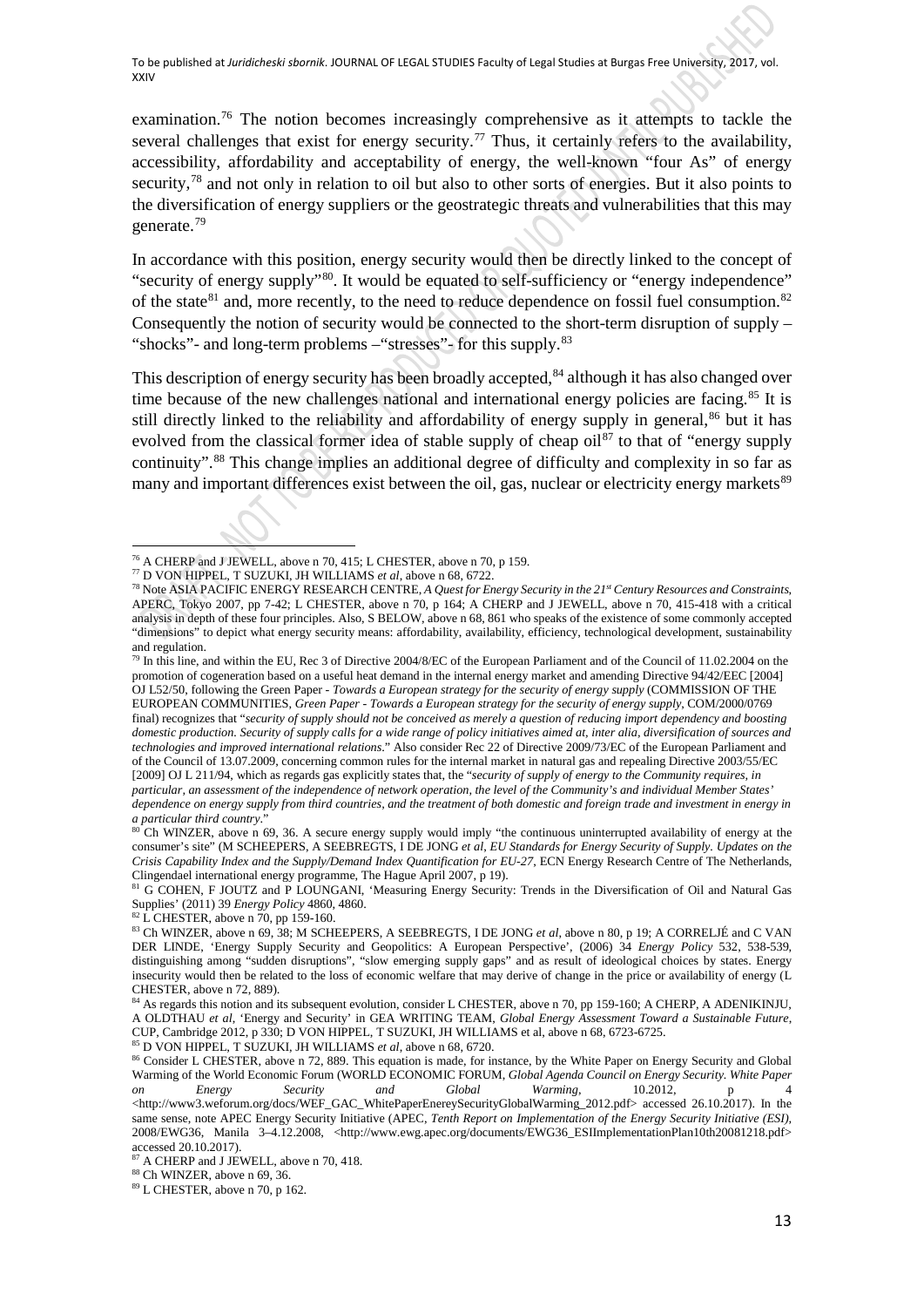which are explicitly accepted in some national energy strategies.<sup>[90](#page-13-0)</sup> And it also requires an effective quantitative measurement of energy security.<sup>[91](#page-13-1)</sup>

3.1.2. The changing understanding of energy security.

However, even resting on this main idea of supply, the concept of energy security enjoys a high degree of relativity and changeability. How it is finally conceptualized is relative, contextdependent and a matter of perception by the actor approaching it.<sup>92</sup> Energy security may finally mean different things in different places -a country, a continent, a region-,<sup>[93](#page-13-3)</sup> energy markets<sup>[94](#page-13-4)</sup> or to different people in some parts of the world. And within them, for producers, large and small consumers, developing and developed countries, energy importing or energy exporting countries, companies operating in a network, policy makers or other energy stakeholders.<sup>[95](#page-13-5)</sup> They may all consider different aspects of energy security and provide diverse definitions and approaches to the notion.<sup>[96](#page-13-6)</sup>

Also the temporal element is to be taken into account in so far as risks and responses may vary in the short, medium and long term.<sup>[97](#page-13-7)</sup> For example, PRC oil's dependence ranged at around 51.3% of its demand in 2010 and is expected to rise up to 85,6% by 2035.[98](#page-13-8) On the contrary, in 2015 only around 24% of the petroleum consumed by the United States was imported from foreign countries, the lowest level since  $1970.^{99}$  $1970.^{99}$  $1970.^{99}$  From the traditional definition approach of energy security the US would be a more energy secure country whereas China would have a more insecure position.[100](#page-13-10)

Energy security has also gained an additional geostrategic dimension that although has always been present in this area is now even more relevant and noticeable, and consequently enhances its "security" dimension.<sup>[101](#page-13-11)</sup> It may be the time to speak of "geopolitics of energy" instead of "energy security" is coming.[102](#page-13-12) The notion is then linked to new aspects of the energy supply like security of demand or security of transit and transport<sup>103</sup> and also to other fully new dimensions of energy security that have gained relevance over time like the environmental impact of energy sources and choices, climate change, innovation of energy research and development or energy

<span id="page-13-0"></span>**<sup>.</sup>** <sup>90</sup> As regards the UK, note DEPARTMENT OF ENERGY AND CLIMATE CHANGE, *Energy Security Strategy, Presented to Parliament by the Secretary of State for Energy and Climate Change by Command of Her Majesty,* November 2012, Cm 8466, HMSO, London 2012, p 31ff. In relation to the EU, note COMMISSION OF THE EUROPEAN COMMUNITIES, *Communication from the Commission to the European Parliament, the Council, the European Economic and Social Committee and the Committee of the Regions Second Strategic Energy Review An EU Energy Security and Solidarity Action Plan* COM(2008) 781 final, Brussels, 13.11.2008, p 4ff.

<span id="page-13-1"></span><sup>&</sup>lt;sup>91</sup> Which should be multifaceted to be fully effective, note G COHEN, F JOUTZ and P LOUNGANI, above n 81, 4860-4861.

<span id="page-13-2"></span><sup>92</sup> S BELOW, above n 68, 861.

<span id="page-13-3"></span><sup>93</sup> A CHERP and J JEWELL, above n 70, 416; A CHERP, A ADENIKINJU, A OLDTHAU A *et al*, above n 84, pp 356-364; D VON HIPPEL, T SUZUKI, JH WILLIAMS *et al*, above n 68, 6721-6722, approaching several factors that generate differences in energy

security policies.<br><sup>94</sup> L CHESTER, above n 70, p 164.

<span id="page-13-5"></span><span id="page-13-4"></span> $95$  L CHESTER, above n 72, 891; S BELOW, above n 68, 861.

<span id="page-13-6"></span><sup>96</sup> M SANDER, 'Conceptual Proposals for Measuring the Impact of International Regimes on Energy Security' (2013) 63 *Energy Policy* 449, 449.

<span id="page-13-7"></span><sup>&</sup>lt;sup>97</sup> L CHESTER, above n 72, 893. Note as regards Europe and the market of gas, M BILGIN, 'Scenarios on European Energy Security: Outcomes of Natural Gas Strategy in 2020' (2011) 43 *Futures* 1082, 1083 & 1086-1089.

<span id="page-13-8"></span><sup>98</sup> ZX ZHANG, 'The Overseas Acquisitions and Equity Oil Shares of Chinese National Oil Companies: A Threat to the West but a Boost to China's Energy Security?' (2012) 48 *Energy Policy* 698, 698; J JIANG and J SINTON, *Overseas Investments by Chinese National Oil Companies. Assessing the Drivers and Impacts*, International Energy Agency Information Paper, February 2011, IEA, Paris 2011, pp 10-12.

<span id="page-13-9"></span><sup>99</sup> US ENERGY INFORMATION ADMINISTRATION, How much oil consumed by the United States comes from foreign countries? [<https://www.eia.gov/tools/faqs/faq.php?id=32&t=6>](https://www.eia.gov/tools/faqs/faq.php?id=32&t=6) accessed 28.10.2017. Note COUNCIL ON FOREIGN

RELATIONS, *National Security Consequences of U.S. Oil Dependency*, New York 2006, p 18; ML O'SULLIVAN, above n 74, p 30.

<span id="page-13-11"></span><span id="page-13-10"></span><sup>&</sup>lt;sup>100</sup> ML O'SULLIVAN, above n 74, p 31.

<sup>&</sup>lt;sup>101</sup> ML O'SULLIVAN, above n 74, pp 37-38. And which increases even further when approaches the risk of terrorist actions or sabotage. Note Ch WINZER, above n 69, 37.

<sup>&</sup>lt;sup>102</sup> In words of ML O'SULLIVAN, above n 74, p 31.

<span id="page-13-13"></span><span id="page-13-12"></span><sup>&</sup>lt;sup>103</sup> ML O'SULLIVAN, above n 74, p 31; J JIANG and J SINTON, above n 98, pp 29-34.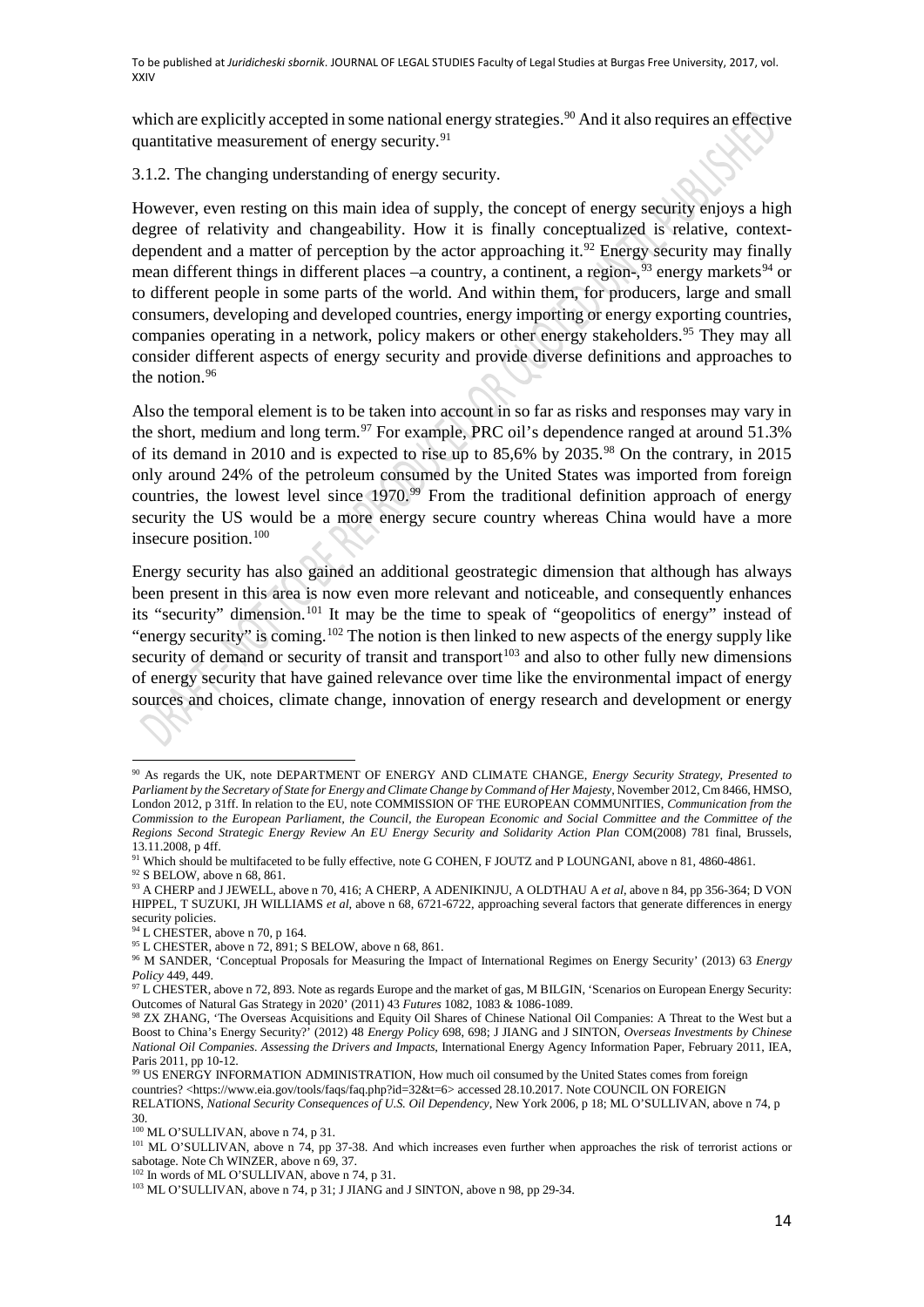poverty.<sup>[104](#page-14-0)</sup> Reference is not only then made to the nature of the risks<sup>[105](#page-14-1)</sup> but also to their sources and to their origin.<sup>[106](#page-14-2)</sup> All these facts, among others, affect the traditionally vital role played by governments in this area as providers, regulators and owners of networked infrastructures<sup>[107](#page-14-3)</sup> and introduce new elements, actors and geometries into the security scene,<sup>[108](#page-14-4)</sup> which impacts on the understanding of the notion and are increasingly taken into account in different ways by national energy security strategies. For instance, the UK Energy Security Strategy identifies several "cross-cutting risks" in this area: major domestic disruption to energy supply and major international disruptions to energy supply, increased international energy prices and insufficient investment in UK energy infrastructure.<sup>[109](#page-14-5)</sup>

Energy security has risen in relevance because of the growing habitual dependence of industrialized and emerging economies on imported energy consumption, the increasing potential for frequent disruption in supply and emerging issues and risks for accessing energy.[110](#page-14-6) Thus, for instance, the *Green Paper - Towards a European strategy for the security of energy supply*, although it still speaks of energy supply, identifies several different risks for energy security: physical, economic, social and environmental risks.[111](#page-14-7) And the *Communication from the Commission to the European Parliament and the Council on European Energy Security Strategy* stresses the geostrategic dimension of energy security and insists on the idea of coordinating national energy policies and on the necessity for the EU to speak "with one voice in external energy policy".<sup>112</sup> Also, in the PRC, "security energy supply through international co-operation" was considered one of the six major areas of focus at the first meeting of the Chinese State Council-level National energy Commission.<sup>[113](#page-14-9)</sup>

3.2. Energy security and its links with the protection of critical infrastructures.

The achievement of energy security, a very relevant piece within the whole concept of national security, has now become, with increasing strength, an integrated part of the foreign and defence policy of many countries, <sup>114</sup> a foreign policy instrument that has always existed but that now gains further relevance, and affects the attitude towards, for example, FDI, both inwards and outwards.[115](#page-14-11) The separation of economics and politics in the area of energy has today come to an

<span id="page-14-0"></span><sup>104</sup> J JEWELL, 'EU energy security is only as strong as its weakest link: the former Eastern Bloc" *The Conversation*,18.04.2014, p 1; A CHERP and J JEWELL, above n 70, 418-419; L CHESTER, above n 70, p 160; KM CAMPBELL, J GULLEDGE, JR McNEILL *et al*, *The Age of Consequences: The Foreign Policy and National Security Implications of Global Climate Change*, Center for Strategic & International Studies/Center for a New American Security, Washington November 2007, pp 7 & 65ff. This multiple dimension is now acknowledged by authors (note BK SOVACOOL, "Introduction: Defining, Measuring and Exploring Energy Security" in BK SOVACOOL (ed), *The Routledge Handbook of Energy Security*, Routledge, Oxford/New York 2013, p 2ff. Also, as a general reference, BK SOVACOOL, *Energy Security*, Sage Publications, London, 6 vols, 2014).

<span id="page-14-1"></span><sup>...</sup> the risk of interrupted, unavailable energy supplies; the risk of insufficient capacity to meet demand, the risk of unaffordable energy prices, the risk of reliance on unsustainable sources of energy" (L CHESTER, above n 70, p 161).

<span id="page-14-2"></span><sup>106</sup> A CHERP and J JEWELL, above n 70, 419; D VON HIPPEL, T SUZUKI, JH WILLIAMS *et al*, above n 68, 6722-6723.

<span id="page-14-3"></span><sup>&</sup>lt;sup>107</sup> S BOUZAROVSKI, M BRADSHAW and A WOCHNIK, 'Making Territory Through Infrastructure: The Governance of Natural Gas Transit in Europe' /2015) 64 *Geoforum* 217, 217.

<span id="page-14-4"></span><sup>108</sup> UNITED NATIONS DEVELOPMENT PROGRAMME, above n 73, pp 112-113. Also A BRESSAND, above n 66, p 19 regarding the new "actors of influence" in the energy sector.

<span id="page-14-5"></span><sup>&</sup>lt;sup>109</sup> DEPARTMENT OF ENERGY AND CLIMATE CHANGE, above n 90, pp 25-30. Note also HOUSES OF PARLIAMENT, *Measuring Energy Security*, Postnote, No. 449, London 01.2012, p 1 <researchbriefings.files.parliament.uk/documents/POST-PN-399/POST-PN-399.pdf> accessed 16.05.2016 where reference is made to the maximization of economic recovery of domestic fuel reserves, reduction of the demand for energy, ensuring a well-designed market framework with a clear allocation of responsibilities or influence other countries "for example by diversifying imports and supporting long term contracts".

<span id="page-14-6"></span><sup>110</sup> V CONSTANTINI, F GRACCEVA, A MARKANDYA *et al*, 'Security of Energy Supply: Comparing Scenarios from a European Perspective' (2007) 35 *Energy Policy* 210, 211 & 221-224.

<sup>111</sup> Part 3(I)(A)(1)(2)(3) & (4). Consider, V CONSTANTINI, F GRACCEVA, A MARKANDYA *et al*, above n 110, 210.

<span id="page-14-8"></span><span id="page-14-7"></span><sup>112</sup> EUROPEAN COMMISSION, *Communication from the Commission to the European Parliament and the Council European Energy Security Strategy* COM(2014) 330 final, Brussels 28.5.2014, p 17.

<span id="page-14-10"></span><span id="page-14-9"></span><sup>&</sup>lt;sup>113</sup> J JIANG and J SINTON, above n 98, p 12.<br><sup>114</sup> As regards the US, note COUNCIL ON FOREIGN RELATIONS, above n 99, pp 3-4; K CRANE, A GOLDTHAU, M TOMAN *et al*, *Imported Oil and U.S. National Security*, RAND Infrastructure, Safety, and Environment and National Security Research Division, Santa Monica 2009, p 60.

<span id="page-14-11"></span><sup>115</sup> K CRANE, A GOLDTHAU, M TOMAN *et al*, above n 114, p 25ff.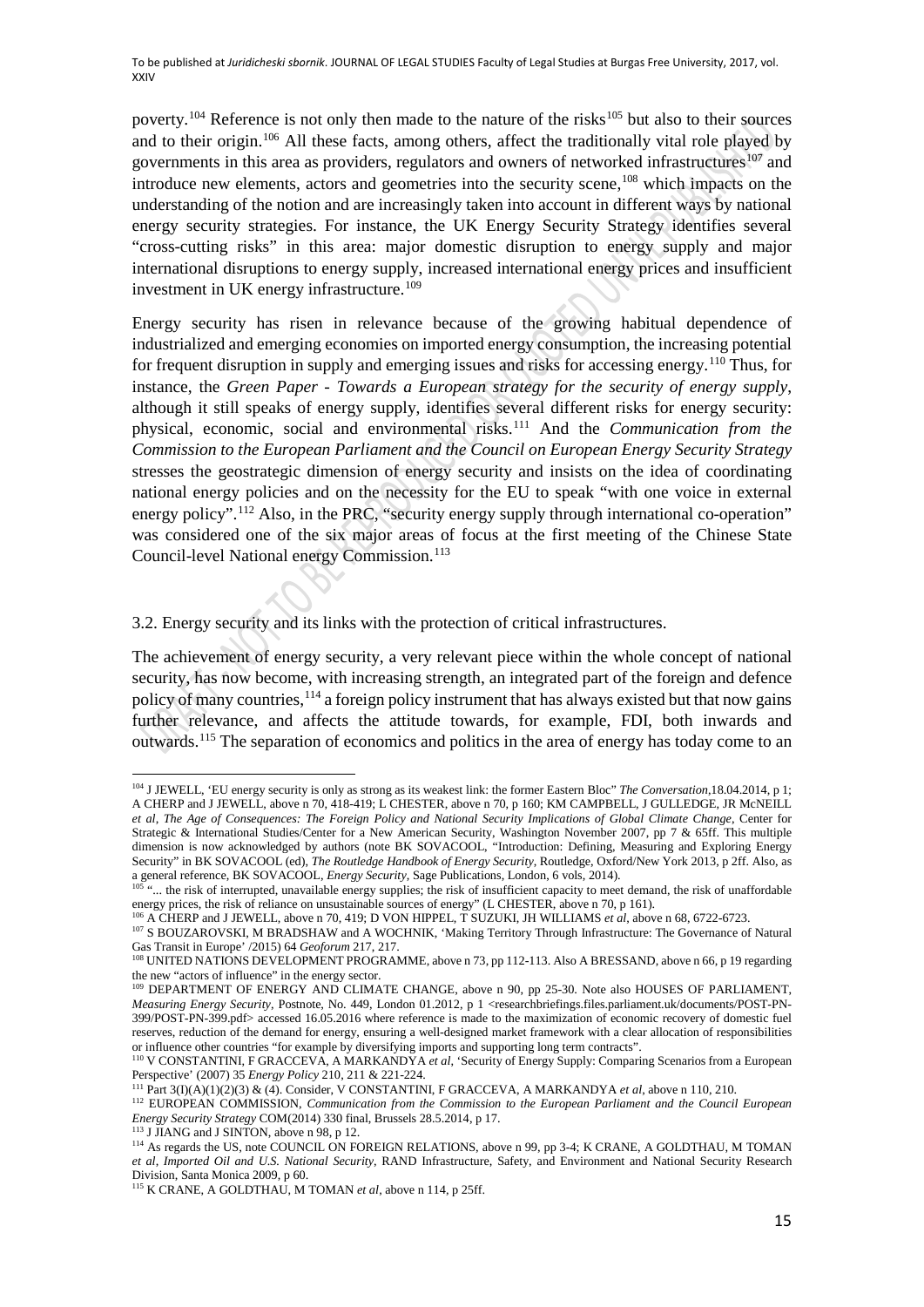end. A struggle for energy exists nowadays and national energy security becomes intrinsically geopolitical;<sup>[116](#page-15-0)</sup> strategic and geopolitical interests and approaches are currently playing a key role in this area, and in so far as they interplay and dynamically influence each other they affect the achievement of energy security and also, its understanding.<sup>[117](#page-15-1)</sup> For example, and from an EU standpoint, the dependence of the EU on the provision of gas from Russia and the successive Ukrainian-Russian crisis has clearly shown this interdependence that now is explicitly taken into account by the EU<sup>[118](#page-15-2)</sup> and other countries like the US in its National Security Strategy 2015<sup>[119](#page-15-3)</sup> The risk of the use of energy as a political weapon is clear for Europe.[120](#page-15-4)

No static or "one-size-fits-all" solution exists as regards the content and understanding of the notion of energy security.<sup>[121](#page-15-5)</sup> The chief concern for energy security is vulnerability to politically motivated disruption:<sup>[122](#page-15-6)</sup> However, the final response provided will be dependent on the formulation of three essential questions: Security for whom? Security for which values? And security from what threats?<sup>[123](#page-15-7)</sup> Depending on the responses granted to these three questions, security energy could be understood as referring broadly to the low vulnerability of vital energy systems of a nation.<sup>[124](#page-15-8)</sup>

The concept of "vital energy systems" addresses the central question of what to protect and refers to energy resources, technologies or infrastructure uses linked together by energy flows that support critical social functions.<sup>[125](#page-15-9)</sup> That implies a direct link to the notions of critical infrastructure and resilience. Ensuring energy security of the state would also mean ensuring the control and functioning of some critical infrastructures. And the notion of vulnerability of these vital energy systems combines exposure to risks and resilience capacities.<sup>[126](#page-15-10)</sup>

The concept of critical infrastructure varies from country to country. However, and in accordance with the OECD, a common understanding of critical infrastructure would involve any "physical or intangible assets whose destruction or disruption would seriously undermine public safety, social order and the fulfilment of key government responsibilities. Such damage would generally be catastrophic and far-reaching" and will depend either on natural or man-made risks.<sup>[127](#page-15-11)</sup>

Criticality is usually referred to any infrastructure that provides "an essential support for economic and well-being, for public safety and for the functioning of key government responsibilities".<sup>[128](#page-15-12)</sup> This is expressed in different ways in several countries. To this respect, legislation in Germany

<span id="page-15-0"></span> $\overline{a}$ <sup>116</sup> J NYMAN, ''Red Storm Ahead': Securitization of Energy in US-China Relations' (2014) 43:1 *Millennium: Journal of International Studies* 43, 46.

<span id="page-15-1"></span><sup>117</sup> L CHESTER, above n 72, 891; A CHERP, A ADENIKINJU, A OLDTHAU A *et al*, above n 84, pp 368-370; A CORRELJÉ and C VAN DER LINDE, above n 83, 535ff referring to the Market and Institutions and Regions and Empires approach to the oil and gas industry.

<span id="page-15-2"></span><sup>&</sup>lt;sup>118</sup> Russia holds more than 25% of the world's natural gas and hard coal reserves as well as around 6% of oil reserves. In addition to that it has acquired important infrastructures in some European countries thus having a leading position within them as regards the supply of energy. Note F UMBACH, above n 528, 1230 & 1234; S BOUZAROVSKI, M BRADSHAW and A WOCHNIK, above n 107, 220-222; M BILGIN, above n 97, 1086-1089 analyzing the different potential scenarios for the EU's energy-security depending on the position maintained by Russia or A MAÑÉ-ESTRADA, 'European Energy Security: Towards the Creation of the Geo-Energy Space' (2006) 34 *Energy Policy* 3773, 3781-3784; A CORRELJÉ and C VAN DER LINDE, above n 83, 535 or P BELKIN and VL MORELLI, *The European Union's Energy Security Challenges*, CRS Report for Congress, January 26, 2007, Congressional Research Service, RL 33636, Washington 2007, p 9ff stressing the influence that these risks may have in the US (*Ibid*, 28-30).

<span id="page-15-3"></span><sup>&</sup>lt;sup>119</sup> US PRESIDENT, *The National Security Strategy of the United States of America March 2006*, Washington 2006, p 25. <sup>120</sup> ML O'SULLIVAN, above n 74, p 39.

<span id="page-15-4"></span><sup>&</sup>lt;sup>121</sup> L CHESTER, above n 72, 893; S BELOW, above n 68, 861.

<span id="page-15-6"></span><span id="page-15-5"></span><sup>&</sup>lt;sup>122</sup> S TREVISANUT, 'Foreign Investments in the Offshore Energy Industry Investment Protection v. Energy Security v. Protection of the Marine Environment' in T TREVES, F SEATZU and S TREVISANUT (eds), *Foreign Investment, International Law and Common Concerns,* Routledge*,* London/New York 2014, p 249.

<span id="page-15-7"></span><sup>&</sup>lt;sup>123</sup> A CHERP and J JEWELL, above n 70, 417-418. Other authors speak of what to protect? What risks to be protected from? and how to protect (or prevent)?, note D VON HIPPEL, T SUZUKI, JH WILLIAMS *et al*, above n 68, 6720-6721.

<span id="page-15-8"></span><sup>&</sup>lt;sup>124</sup> A CHERP and J JEWELL, above n 70, 418; S TREVISANUT, above n 122, p 249. <sup>125</sup> A CHERP and J JEWELL, above n 70, 418.

<span id="page-15-10"></span><span id="page-15-9"></span><sup>126</sup> *Ibid*, 419.

<span id="page-15-11"></span><sup>&</sup>lt;sup>127</sup> OECD, Protection of "Critical Infrastructure" and the Role of Investment Policies Relating to National Security, OECD, Paris 05.2008, p 2.

<span id="page-15-12"></span><sup>128</sup> *Ibid*, p 3.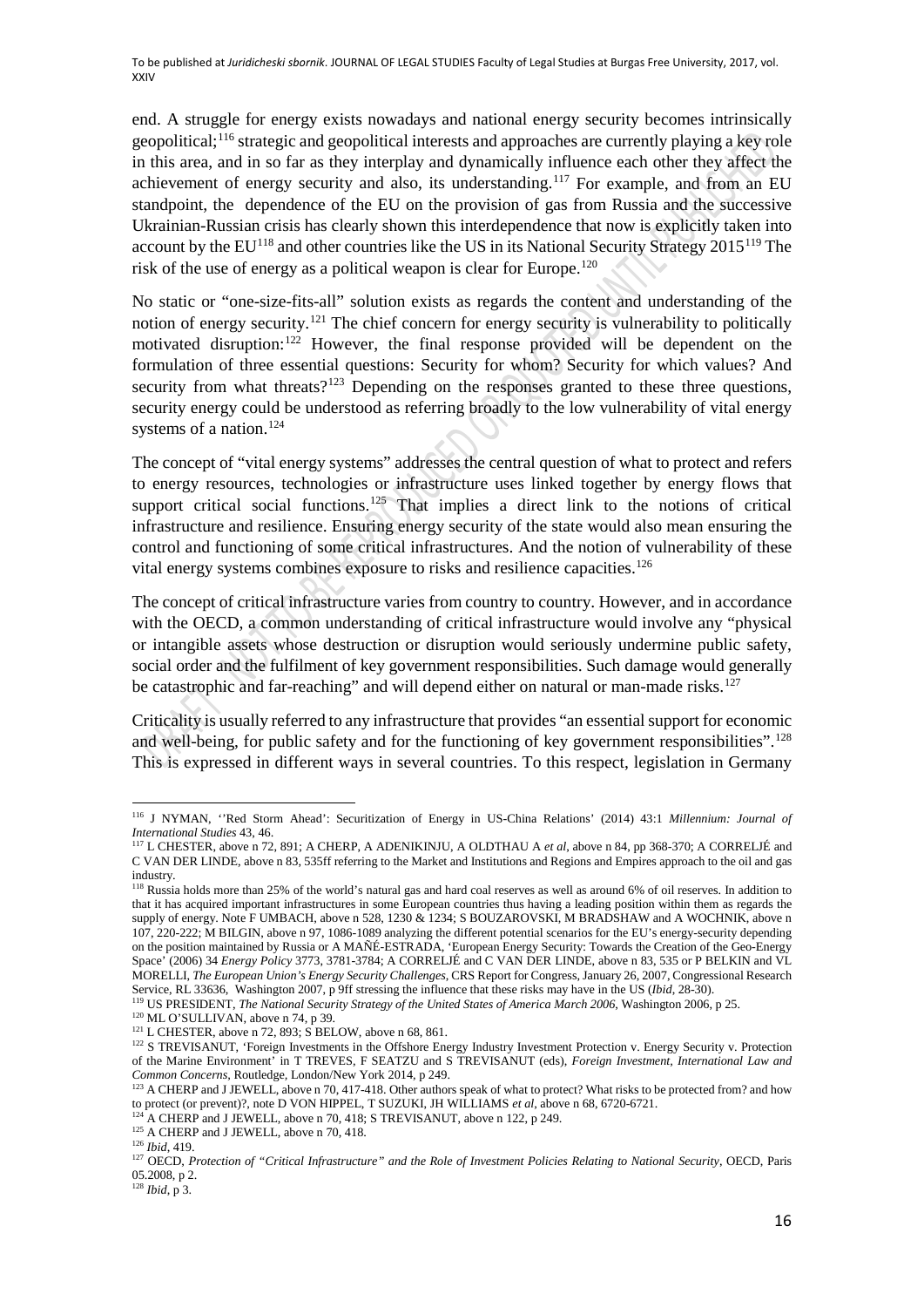speaks when asserting this critical condition of "a relative measure of the importance of a given infrastructure in terms of the impact of its disruption or functional failure on the security of supply, i.e. providing society with important goods and services."<sup>[129](#page-16-0)</sup> Canada refers to "processes, systems, facilities, technologies, networks, assets and services essential to the health, safety, security or economic well-being of Canadians and the effective functioning of government".[130](#page-16-1)

This new content of the notion implies a further shift in the approach to it and a growing reference to establish complex policies and measures to strategically manage potential risks that can affect all elements of energy systems.<sup>[131](#page-16-2)</sup> Not only reference to the sovereignty dimension of energy security<sup>132</sup> or to the risk exposure of the system and its vulnerabilities would be made, but also to the resilience of the whole system in an environment of securitization.<sup>[133](#page-16-4)</sup>

Many national security strategies refer now to energy within the list of critical infrastructures to be protected. For instance, the EU Directive of 2008 on the identification and designation of European critical infrastructures and the assessment of the need to improve their protection, to which the Communication from the Commission to the European Parliament and the Council on European Energy Security Strategies explicitly refers,[134](#page-16-5) embodies under the headings of "energy": electricity (infrastructures and facilities for generation and transmission of electricity in respect of supply electricity), oil (Oil production, refining, treatment, storage and transmission by pipelines) and gas (Gas production, refining, treatment, storage and transmission by pipelines and LNG terminals). And reference to the "resilience of the European gas system" is made by the EU.[135](#page-16-6) Also NATO is willing to "enhance its strategic awareness of energy developments with security implications; (and to) develop its competence in supporting the protection of critical energy infrastructure...".<sup>[136](#page-16-7)</sup>

The list of critical infrastructures is widening overtime<sup>[137](#page-16-8)</sup> and becoming broader in its interpretation.[138](#page-16-9) This trend to enlarge its understanding generates additional problems. In addition to the physical protection against potential risks and threats, the protection of critical infrastructures encounters a relevant FDI dimension which is ascertainable in some national FDI screening systems. The process of liberalization undertaken during the last few decades has led many critical infrastructures to be owned by private owners, in some cases foreigners. In almost every country critical infrastructures are in many cases privately owned, and for their proper protection the full cooperation between the public administration and private undertakers is required.[139](#page-16-10) In the US, for instance, 85% of critical infrastructures are said to be privately owned.[140](#page-16-11) Property of these critical infrastructures, many of them linked to the energy sector, may be transferred to foreigners through M&As operations. This requires in some cases the

<span id="page-16-0"></span>**<sup>.</sup>** <sup>129</sup> FEDERAL MINISTRY OF THE INTERIOR, *National Strategy for Critical Infrastructure Protection (CIP Strategy)*, Berlin, 17.06.2009, p 7.

<span id="page-16-1"></span><sup>130</sup> GOVERNMENT OF CANADA/GOUVERNEMENT DU CANADA, *National Strategy for Critical Infrastructure*, Ottawa 2009, p 2.

<sup>131</sup> A CHERP, A ADENIKINJU, A OLDTHAU *et al*, above n 84, pp 329 & 331.

<span id="page-16-3"></span><span id="page-16-2"></span><sup>132</sup> As regards this notion, A CHERP, A ADENIKINJU, A OLDTHAU *et al*, above n 84, p 365.

<span id="page-16-4"></span><sup>&</sup>lt;sup>133</sup> Note A CHERP, A ADENIKINJU, A OLDTHAU *et al*, above n 84, pp 331 & 365ff; S BELOW, above n 68, 861-862. Also J NYMAN, above n 116, 53ff, as regards the attempt to buy UNOCAL by China National Offshore Oil Corporation (CNOOC). And her quest for desecuritisation of energy (*Ibid*, 60ff.).

<sup>&</sup>lt;sup>134</sup> EUROPEAN COMMISSION, above n 112, p 6.

<span id="page-16-6"></span><span id="page-16-5"></span><sup>&</sup>lt;sup>135</sup> Note EUROPEAN COMMISSION, *Commission Staff Working Document Report on the Findings of the South-East-European Focus Group Accompanying the Document Communication from the Commission to the European Parliament and the Council on the Short Term Resilience of the European Gas System Preparedness for a Possible Disruption of Supplies from the East During the Fall and Winter of 2014/2015* SWD(2014) 326 final, Brussels, 16.10.2014, p 2ff.

<sup>136</sup> NATO, *NATO's role in energy security* [<http://www.nato.int/cps/en/natohq/topics\\_49208.htm>](http://www.nato.int/cps/en/natohq/topics_49208.htm) accessed 20.11.2017.

<span id="page-16-8"></span><span id="page-16-7"></span><sup>137</sup> PhE AUERSWALD, LM BRANSCOMB, TM LA PORTE *et al*, 'Where Private Efficiency Meets Public Vulnerability: The Critical Infrastructure Challenge' in PhE AUERSWALD, LM BRANSCOMB, TM LA PORTE *et al* (eds), *Seeds of Disaster, Roots of Response How Private Action Can Reduce Public Vulnerability*, CUP, Cambridge 2006, p 2. OECD, above n 127, p 5.

<span id="page-16-10"></span><span id="page-16-9"></span><sup>139</sup> OECD, above n 127, p 5. Note in the US, DEPARTMENT OF HOMELAND SECURITY, *National Infrastructure Protection Plan (NIPP) 2013: Partnering for Critical Infrastructure Security and Resilience*, Washington 2013, p 15 ff. 140 PhE AUERSWALD, LM BRANSCOMB, TM LA PORTE *et al*, above n 137, p 1.

<span id="page-16-11"></span>